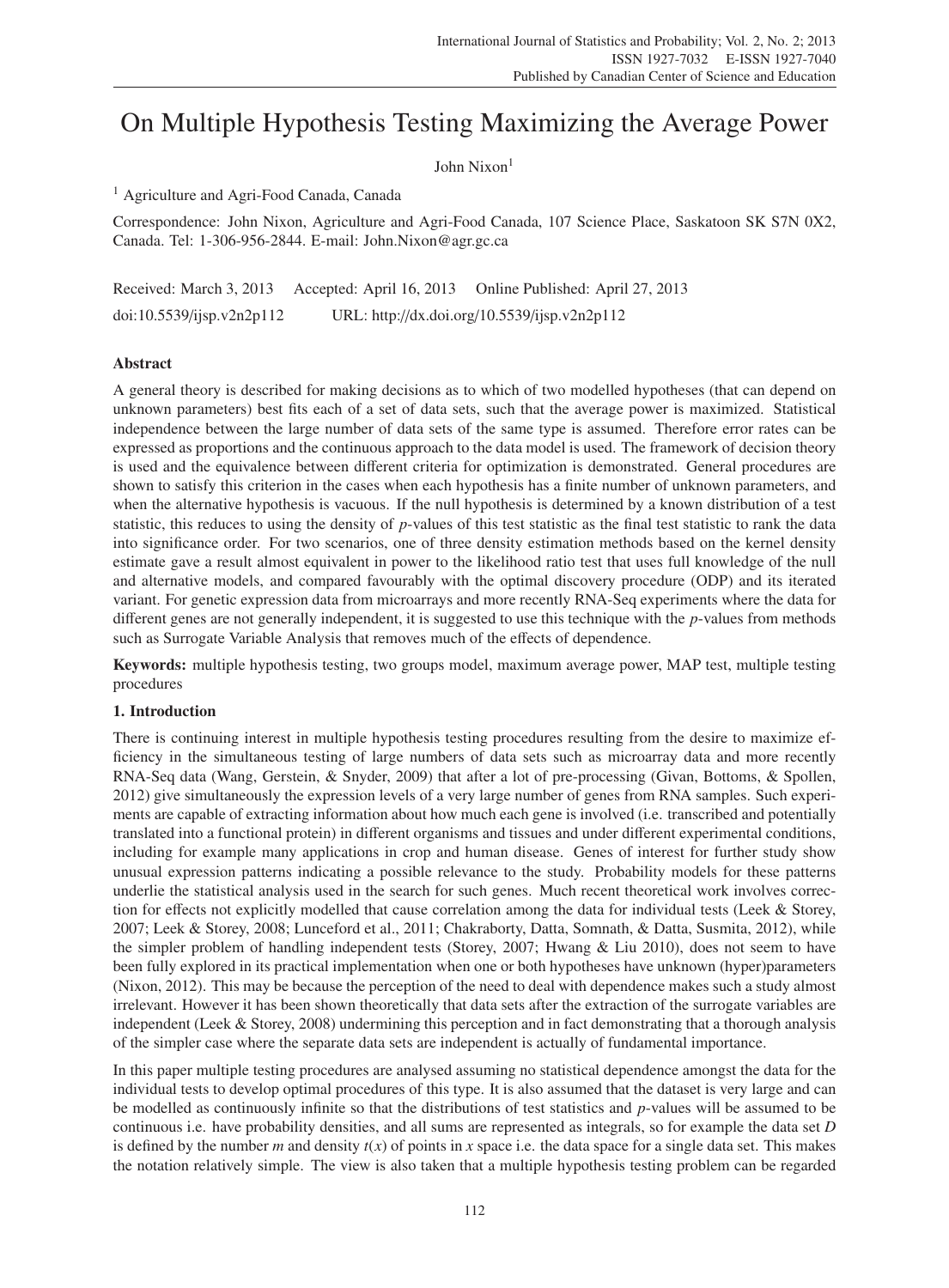as a model to be fitted to the entire data set and multiple hypothesis testing procedures (MTP's) are model fitting procedures (MFP's) applied to a model that describes multiple hypothesis testing (MHT). Such procedures will be called solutions of the model.

In Section 2 the probability models to be used are introduced and in Section 3 hypothesis testing as implied by the above models i.e. in the "multiple" scenario is developed. Section 4 discusses multiple hypothesis testing from the point of view of decision theory and the assumption that the number of tests (*m*) is large, introduces some notation, demonstrates the equivalence of different optimisation criteria, and shows that there is always a trade-off between certain expected error rates. Section 5 explains the relationship between Storey's (2007) ODP in general and tests maximizing the average power (MAP tests). In Section 6 arguments are given establishing multiple testing procedures appropriate for different probability models. The procedures themselves are described step by step in Section 7 and the important special case when there is only information about the null hypothesis available, leads to the surprising conclusion in Section 8 that the density of *p*-values from these tests is the most efficient final test statistic. The remainder of the paper discusses the implementation of this and the results showing that the density of *p*-values can generate a very efficient testing procedure when the alternative model is only known empirically.

## 2. Probability Models and Data Structures

As in all the general models in this paper, the symbols denoting variables will be assumed to have as many dimensions as needed in any specific case, for example the variable *x* will represent the collection of all measured variables including any covariates.

Apart from simply adding more parameters to a model for a data set to make it potentially fit better, there is a basic way in which complex models can be built from simpler ones and is related to complex data sets that have a structure that is essentially a multiple replication of the structure of a simpler data set. If the simpler data set has been modelled with several parameters then the entire data set should be modelled by the joint distribution of these parameters (whether they be continuous or discrete). If this model itself involves parameters they are sometimes known as hyperparameters, and the hyperparameters describe the entire data set. It is here implicit that the separate data sets would be independently generated from this model according to the joint distribution of the parameters. If however this is not so, modelling on another level is involved that is beyond the scope of this paper.

The simplest example of these ideas is as follows. Suppose there are two probability models for some phenomenon *A* and *B*, each having parameters to be fitted, a model *C* could specify that there is a probability  $\pi_0$  that model *A* holds, and a probability  $1 - \pi_0$  that model *B* holds, where  $\pi_0$  is the extra parameter to be fitted in model *C* that describes the distribution of the binary variable in the entire dataset. Model *C* would be appropriate for a data set that consisted of many instances of data to which either model *A* or model *B* could be applied. In this case, models *A* and *B* would be said to be submodels of the composite model *C*. An MFP for model *C* should include an estimate of the partition of the data set into two parts each of which fits one of the submodels *A* and *B* i.e.  $\pi_0$  as well as the parameters in *A* and *B*. The two-groups model is specified by the density

$$
\pi_0 f(x) + (1 - \pi_0) g(x), \tag{1}
$$

which defines the term "multiple hypothesis testing" as used in this paper. The rest of this paper will be concerned only with analysis of models of this sort. The following forms of this model will be considered:

- 1) The densities  $f(x)$  and  $g(x)$  are uniquely defined.
- 2) The densities  $f(x)$  and/or  $g(x)$  have known functional forms with unknown parameters or are unspecified (not both *f* and *g* obviously). Here *f* and *g* are here not dependent on the test instance i.e. *i*.
- 3) The densities  $f(\cdot)$  and  $g(\cdot)$  are dependent on the test being carried out, and are then uniquely defined so they are denoted by  $f_i(x)$  and  $g_i(x)$  respectively for  $1 \le i \le m$ .

For each of these cases the assignment of the data to the two hypotheses may be (A) known or (B) unknown.

In case A, an analysis can only determine the order in which the assignment of the data to the hypotheses may be in error i.e. which data points *x* seem to be most unlikely to have come from the model they actually came from, and order the data most unlikely first. In the practical case B, not only is the partition of the data between the hypotheses estimated but the parameter  $\pi_0$ , which is the proportion of null hypotheses (that come from  $f(x)$  or  $f_i(x)$ ) in the data, is an unknown that must be estimated from the data. For the models where the assignment to the hypotheses is known, the number of null hypotheses ( $m\pi_0$ ) and alternative hypotheses ( $m - m\pi_0$ ) are also known.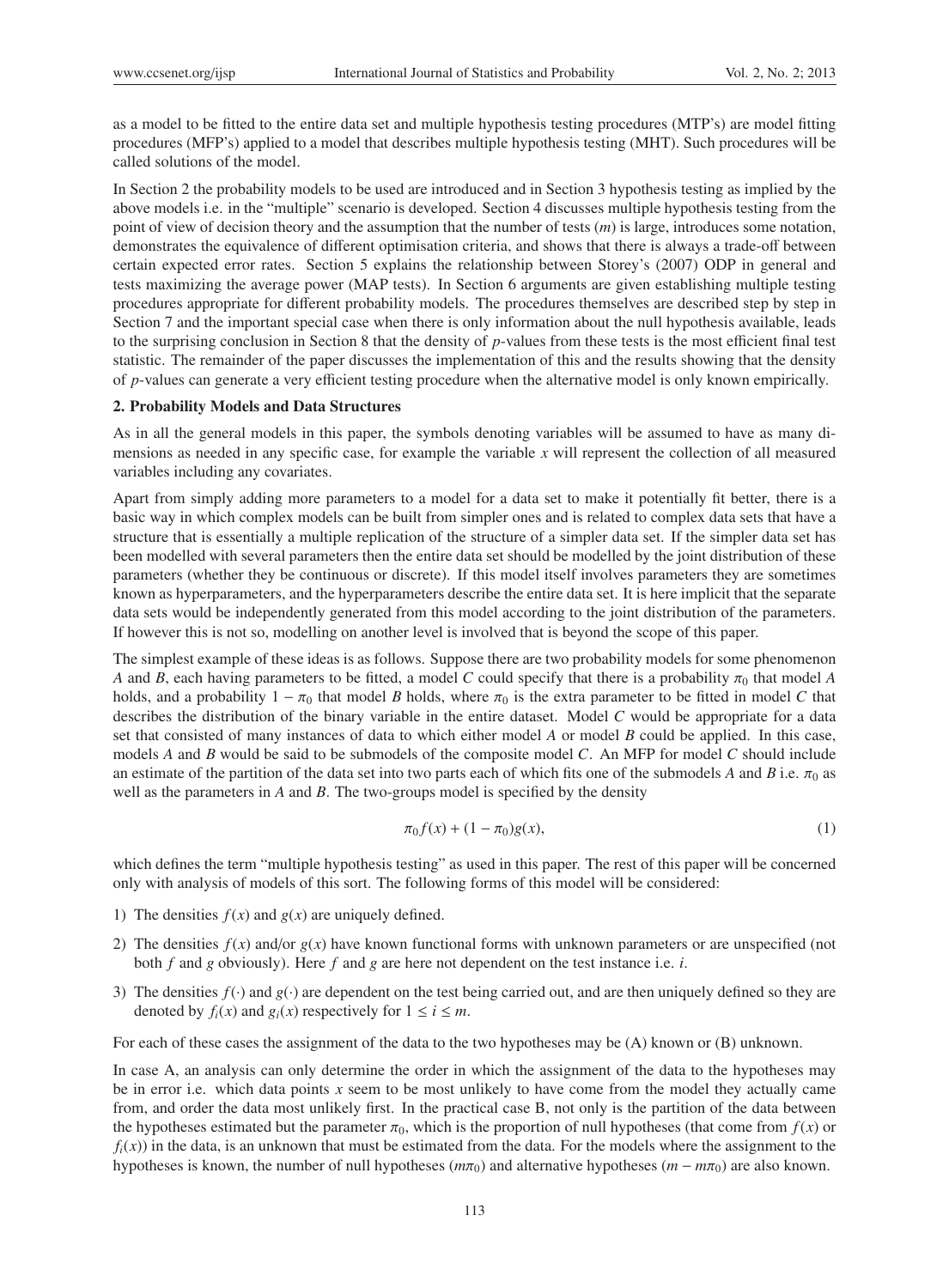Clearly not all of these models may be useful practically particularly models with known the assignment of the data to the hypotheses, but they are instructive when developing statistical procedures because the relevant methods used for deciding whether the models fit the data and if so estimating their free parameters are closely related.

The models of type (3) reduce to models of type (1) when all the densities are the same, and models of type (2) may be considered to reduce to models of type (1) when the number of free parameters is zero. Further, models of type B reduce to models of type A when the assignment of the data to the hypotheses is specified.

## 3. Hypothesis Testing

## *3.1 Single Hypothesis Testing*

In the simplest hypothesis testing situation there are two normalised densities  $f(x)$  and  $g(x)$  representing two hypotheses ("simple" hypotheses are represented by fixed probability density functions that have no parameters as in the case here), the null hypothesis  $H_0$  and the alternative hypothesis  $H_1$  respectively, and an observation *x*. The object is to determine which model is most appropriate in the light of the data *x* on the assumption that one or other of these models is the origin of the observation. Analysis shows that there is always a trade-off between the two types of errors: type I, choosing  $g(\cdot)$  when  $f(\cdot)$  is correct and type II, choosing  $f(\cdot)$  when  $g(\cdot)$  is correct. Minimizing the probability of errors of type II for a given value of the probability of an error of type I (or vice versa) occurs when the decision is made based on the ratio of the probability densities as the Neyman Pearson (NP) lemma states (Dudewicz & Mishra, 1988). The critical value of the ratio is determined by which point on the trade-off curve is chosen. In the case when one or both hypotheses have parameters to be fitted (composite hypotheses), this can be done by maximum likelihood before invoking the NP lemma.

#### *3.2 Multiple Hypothesis Testing*

Now suppose that *m* such observations *xi* have been made. This situation is quite different, the multiple testing scenario, where many statistical tests have to be carried out, one for each data point. Here there are models on two levels, instances of the simple model describing single data points *xi*, and another model describing the distribution of parameter values in this simple model (that could specify fixed values or be another distribution with known or unknown parameter values). The two-groups model with simple hypotheses has two submodels that can be represented by an overall model for the data distribution  $t(x)$  of the form given by Equation (1) where  $\pi_0$  is the probability of the null hypothesis i.e. *x* is drawn from the distribution  $f(x)$ , and  $\pi_1 = 1 - \pi_0$  is the probability of the alternative hypothesis, which is given by the distribution  $g(x)$ . In the general case to be considered with composite hypotheses, the functions *f* and *g* will be dependent on parameters  $\theta$  and  $\phi$  (that can be multidimensional) to be estimated from the data i.e. the overall model is

$$
t(x) = \pi_0 f(x, \theta) + (1 - \pi_0)g(x, \phi).
$$
 (2)

Therefore one can write

$$
t(x) = \frac{\text{Number of data points in } dx}{m \times dx}
$$
 (3)

where the total number of points is  $#{D} = m$ 

$$
\int dx t(x) = 1.
$$

If  $w(x)$  is the test statistic to be derived, (the smaller  $w(x)$  is the more significant the data *x* is) the condition that the *p*-values are uniformly distributed for the set of null hypotheses is consistent with defining the *p*-values by

$$
p(x) = \int_{w(x') \le w(x)} dx' f(x', \hat{\theta}).
$$
\n(4)

To see this note that Equation (4) implies that  $p(x_1) = p(x_2)$  for any two points  $x_1$  and  $x_2$  such that  $w(x_1) = w(x_2)$ , and if  $w(x)$  increases so does  $p(x)$ . Therefore a relationship of the form  $p(x) = h(w(x))$  holds where  $h(.)$  is a monotone increasing function. Thus the condition determining the range of integration  $w(x') \leq w(x)$  is equivalent to  $h(w(x')) \le h(w(x))$  and to  $p(x') \le p(x)$ . So Equation (4) can be written as

$$
p(x) = \int\limits_{p(x') \le p(x)} dx' f(x', \hat{\theta}).
$$
\n(5)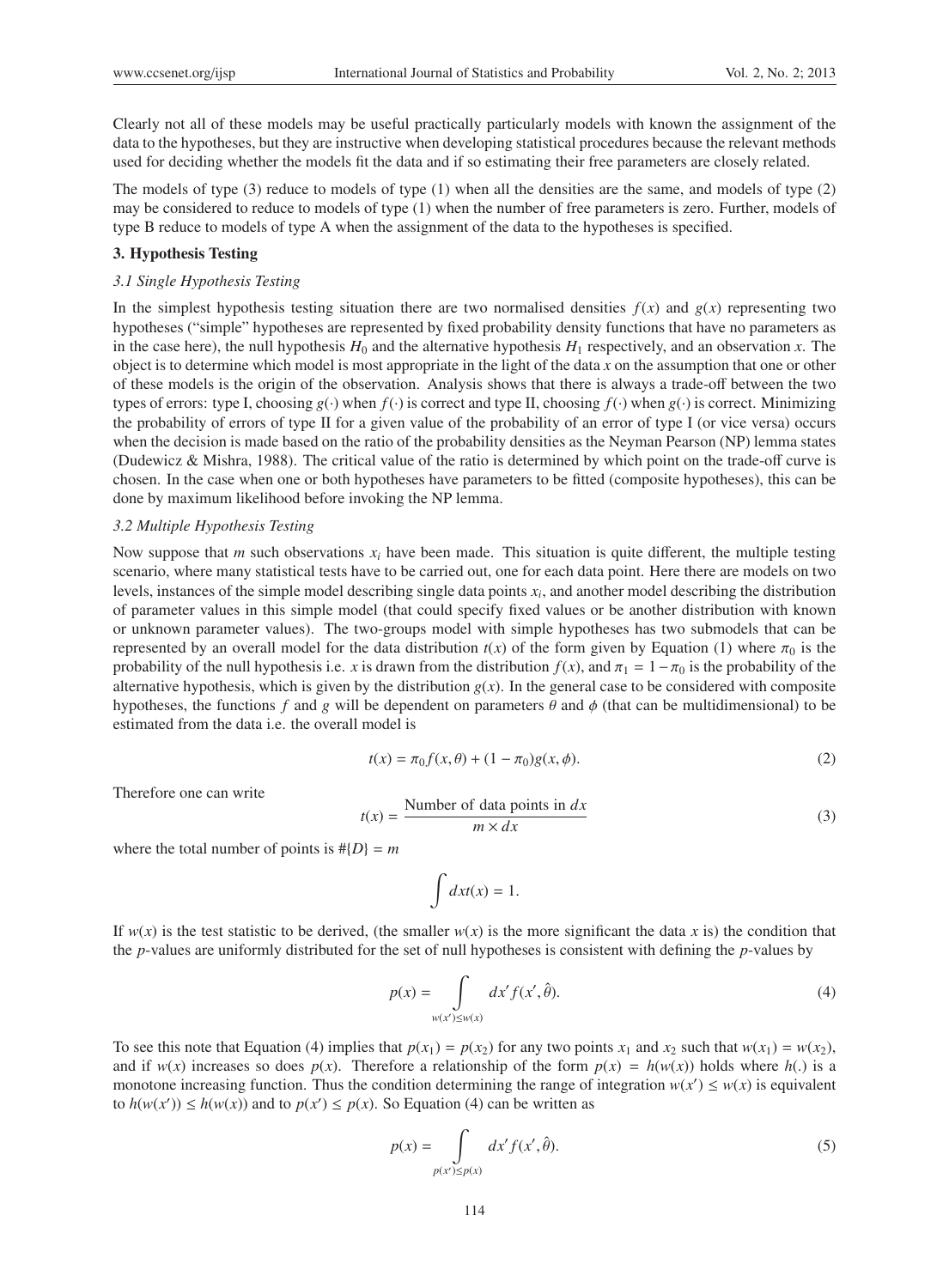By the definition of  $H_0$ ,  $P_{H_0}(s < p(x) \leq s + ds) = \int_{s < p(x') \leq s + ds} dx' f(x', \hat{\theta})$ , and by (5) this reduces to ds. Therefore the distribution of  $p(x)$  under the null hypothesis  $H_0$  is uniform as required.

The *p*-value to be associated with a single data point *x* will in general depend on the entire data set via  $\hat{\pi}_0$  and  $\hat{\theta}$ . For simplicity of notation this has been left implicit on the left hand sides of Equations (4) and (5) and this will be done throughout the paper for *p*-values, *q*-values and test statistics.

# 4. The Decision Theoretical View of Multiple Testing Procedures (MTP's) and the Equivalence of Optimization Criteria

The results of this section assume that the hypotheses are simple, or the parameter values ( $\theta$  and  $\phi$ ) can be considered as fixed while considering the relationship between the error frequencies  $n_{01}$  and  $n_{10}$  defined below. This is related to the optimal multiple testing procedure which first fixes values of both these parameters (see Section 7).

In Table 1,  $\pi_0$  and  $\pi_1$  should be considered fixed as different tests are considered giving different values of  $n_{ij}$ . There are therefore 2 degrees of freedom in this table and each such table is defined by the point  $(n_{01}, n_{10})$  representing the two error frequencies (Figure 1).

Table 1. General notation for the expected relative frequencies i.e. probabilities of different outcomes of the multiple testing procedure

|                | Test for null hypothesis |                |         |  |
|----------------|--------------------------|----------------|---------|--|
| True situation | Accept                   | Reject         | Total   |  |
| Null           | $n_{00}$                 | $n_{01}$       | $\pi_0$ |  |
| Alternative    | $n_{10}$                 | $n_{11}$       | $\pi_1$ |  |
| Total          | $n_0$                    | n <sub>1</sub> |         |  |

After carrying out the tests with  $w(\cdot)$  as the test statistic and with the data point *x* just significant, the four outcomes in Table 1 have the definite probabilities:

$$
n_{00} = \pi_0 \int_{w(x') > w(x)} dx' f(x', \theta) \qquad n_{01} = \pi_0 \int_{w(x') \le w(x)} dx' f(x', \theta)
$$

$$
n_{10} = \pi_1 \int_{w(x') > w(x)} dx' g(x', \phi) \qquad n_{11} = \pi_1 \int_{w(x') \le w(x)} dx' g(x', \phi) \qquad (6)
$$

These could be estimated by simulation for example by simulating *m* data points in each of *d* data sets, where *d* is a suitable large number and using  $w(x)$  as the cut-off for the statistic  $w(\cdot)$ . In the situation in which *m* is very large, the value of *d* will make practically no difference to the probabilities. In each simulated data set each point is null with probability  $\pi_0$ , (then an instance of the distribution with density  $f(\cdot)$  is simulated), and alternative with probability  $\pi_1 = 1 - \pi_0$  (then an instance of the distribution with density  $g(\cdot)$  is simulated). Therefore as *x* takes on each possible value in turn, the points  $(n_{01}, n_{10})$  trace out a curve on Figure 1 determined by the test statistic  $w(\cdot)$ which characterises the MTP.

The performance of any MTP could be compared with the following trivial procedure that does not depend on the data: Accept *H*<sub>0</sub> (the null hypothesis *f*(·)) with probability  $\lambda$  and reject it with probability  $1 - \lambda$ . Then  $n_{10} = \pi_1 \lambda$ and  $n_{01} = \pi_0(1 - \lambda)$ . Elimination of  $\lambda$  gives  $n_{10}\pi_0 + n_{01}\pi_1 = \pi_0\pi_1$  which is the line joining  $(0, \pi_1)$  and  $(\pi_0, 0)$ shown in Figure 1. Therefore any MTP should have a risk point  $(n_{01}, n_{10})$  that is not above this line otherwise each of the errors  $n_{01}$  and  $n_{10}$  can be reduced keeping the other fixed by using the trivial MTP with an appropriate value of  $\lambda$ . Further, for any two MTP's  $a$  and  $b$  with different risk points below this line, it is possible to define an MTP (MTP $\lambda$ ) as MTP*a* with probability  $\lambda$  and MTP*b* with probability  $1 - \lambda$ , and the risk point P, for MTP $\lambda$  is the fraction  $1 - \lambda$  along the line from MTP*a* to MTP*b*. Therefore the optimal MTP with the same value of  $n_{01}$  as P must have *n*<sup>10</sup> less than or equal to *n*<sup>10</sup> for *P*. This argument shows that optimal MTP's must fall on a convex curve (i.e. with second derivative  $\frac{d^2 n_{10}}{dn_{01}^2} \ge 0$ ) in  $(n_{01}, n_{10})$  space representing a trade-off between the two error rates.

If  $n_{01} = 0$  i.e. every null hypothesis instance in the data is not rejected, then because the statistical test depends on a probability being less than a threshold, the only way this can be certain is if for every test the null hypothesis is not rejected. This implies that  $n_{11} = 0$  so  $n_{10} = \pi_1$ . Likewise if  $n_{10} = 0$ , for every alternative hypothesis instance the null hypothesis is rejected. Then for all tests,  $H_0$  is rejected i.e.  $n_{00} = 0$  and  $n_{01} = \pi_0$  so the points  $(0, \pi_1)$  and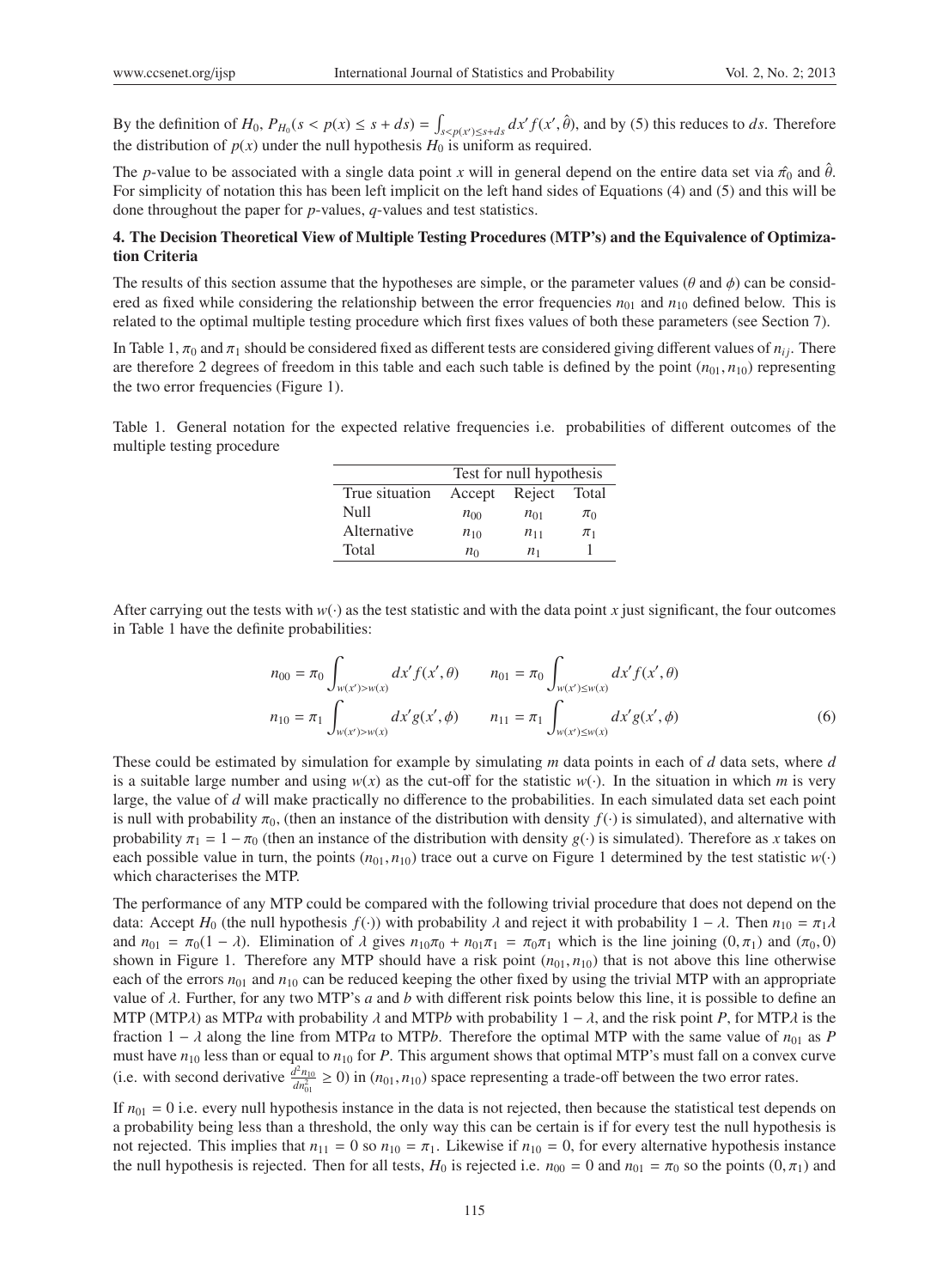$(\pi_0, 0)$  are always on the optimal curve. Two error frequencies  $\alpha = \frac{n_{01}}{\pi_0}$ , which is the fraction of null hypothesis instances in the data that are rejected in error is the type I error rate, and  $\beta = \frac{n_{10}}{\pi_1}$ , which is the fraction of alternative hypothesis instances in the data that are not rejected is the type II error rate. These two error rates play a role analogous to the case of a single statistical test. Two further error rates are the 'false discovery rate' (FDR) (Storey & Tibshirani, 2003) given by

$$
q = \frac{n_{01}}{n_{01} + n_{11}} = \frac{n_{01}}{n_{01} - n_{10} + \pi_1},\tag{7}
$$

which is the fraction of rejections of the null hypothesis that are in error, and the 'missed discovery rate'(MDR) (Storey, 2007) is the fraction of acceptances of the null hypothesis that are in error, and is given by

$$
s = \frac{n_{10}}{n_{10} - n_{01} + \pi_0}.\tag{8}
$$

The error rates *q* and *s* are introduced here because criteria involving them were suggested for defining optimization of MTP's. Storey (2007) used the criterion that MTP's should be optimized such that the expected number of true positives (ETP =  $n_{11}$ *m*) should be maximized for each fixed expected number of false positives (EFP =  $n_{01}$ *m*). This is referred to as maximizing the average power (MAP) and is the same as maximizing  $n_{11}$  for fixed  $n_{01}$  i.e. minimizing  $n_{10}$  for fixed  $n_{01}$  i.e. minimizing  $\beta$  for fixed  $\alpha$ . The second criterion suggested (the MDR criterion) was that the MDR must be minimized for each fixed value of FDR, i.e. *s* must be minimized for fixed *q*. A third criterion (criterion II) was suggested (Hwang & Liu, 2010) in which EFN/(EFN+ETP) i.e.  $\frac{n_{10}}{\pi_1}$  is minimized for fixed FDR i.e.  $q$ , where EFN is the expected number of false negatives =  $n_{10}m$ . Finally, the criterion used in this paper for deriving the optimal MTP is to minimize *q* for fixed  $n_1$ . Because  $n_{10} = n_{01} + \pi_1 - n_1$ , this criterion is also easily illustrated in Figure 1 as are the others. In fact it turns out that all these four criteria are equivalent i.e. equivalent to the MAP criterion.



Figure 1. Different optimization criteria for multiple testing procedures that turn out to be equivalent. In this illustration,  $\pi_0 = 0.4$  and  $\pi_1 = 0.6$ 

Lines of constant *q* and *s* can be considered in the space of points  $(n_{01}, n_{10})$  which can be expressed by rearranging (7) and (8) respectively to be solved for  $n_{10}$ :

$$
n_{10} = n_{01} (1 - 1/q) + \pi_1 \tag{9}
$$

$$
n_{10} = (\pi_0 - n_{01}) \left(\frac{s}{1 - s}\right). \tag{10}
$$

Using (9) to eliminate  $n_{10}$  in (8) gives  $s = \frac{n_{01}(1-1/q)+\pi_1}{1-n_{01}/q}$  from which  $\frac{ds}{dn_{01}}|_q = \frac{q-\pi_0}{q(1-n_{01}/q)^2}$  follows. Then  $\frac{ds}{dn_{01}}|_q = 0 \Leftrightarrow$  $q = \pi_0 \Leftrightarrow n_{10} = n_{01} (1 - 1/\pi_0) + \pi_1$  which is the line passing through  $(0, \pi_1)$  and  $(\pi_0, 0)$  and by examining the sign of  $z = \frac{ds}{dn_{01}}|_q$  near (0, 0) where  $q \to 0$  it follows that  $z < 0$  for all points below that line (which is the only region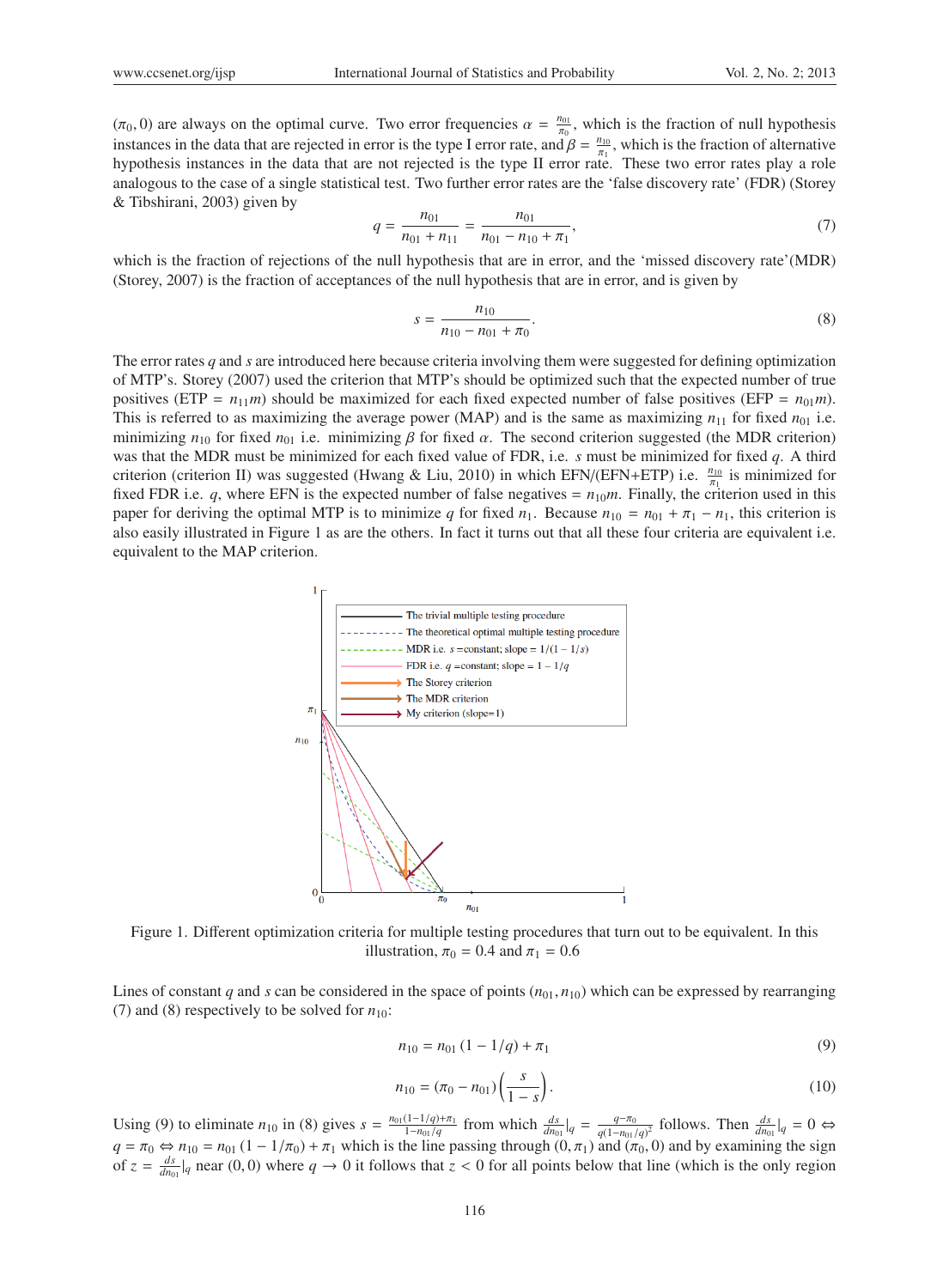of interest). From (9) it follows that lines of constant *q* all pass through  $(0, \pi_1)$  and have slope  $1 - 1/q < 0$ , and from (10) the lines of constant *s* all pass through ( $\pi_0$ , 0) and have slope  $s/(s-1)$  so for fixed q by (9), minimizing  $n_{10}$  is equivalent to maximizing  $n_{01}$  is equivalent to minimizing *s*. Therefore criterion II is equivalent to the MDR criterion and the MDR criterion of optimal MTP's is that for fixed  $q$ , the point with the largest  $n_{01}$  i.e. with the smallest  $n_{10}$  must be chosen.

The convexity property of the optimal curve in Figure 1 allows an inequality to be derived as follows. Using  $\frac{dq}{ds}$ and  $\frac{dn_{10}}{dn_{01}}$  to denote the derivatives along the theoretical optimal curve representing the optimal MTP in Figure 1, and the subscript *P* to denote an arbitrary point on this curve

$$
\left. \frac{dn_{10}}{dn_{01}} \right|_P - \frac{1}{n_{01}(P)} \int_0^{n_{01}(P)} dn_{01} \frac{dn_{10}}{dn_{01}} = \frac{1}{n_{01}(P)} \int_0^{n_{01}(P)} dn_{01} \left( \frac{dn_{10}}{dn_{01}} \right|_P - \frac{dn_{10}}{dn_{01}}.
$$
 (11)

The term in parentheses is

$$
\int_{n_{01}}^{n_{01}(P)} dn_{01} \frac{d^2 n_{01}}{d n_{01}^2} \ge 0
$$
\n(12)

provided  $n_{01} < n_{01}(P)$  because of the convexity property of the theoretical optimal curve. Therefore

$$
\left. \frac{dn_{10}}{dn_{01}} \right|_P \ge \frac{1}{n_{01}(P)} \int_0^{n_{01}(P)} dn_{01} \frac{dn_{10}}{dn_{01}} = \frac{n_{10}(P) - \pi_1}{n_{01}(P)} \tag{13}
$$

This shows that the optimal curve (that must pass through  $(0, \pi_1)$ ) always has a slope of smaller magnitude at a point than the line of constant *q* that intersects it at that point. Therefore the Storey (2007) criterion is equivalent to the MDR criterion for optimal MTP's. These criteria are also equivalent to the criterion that  $q$  must be minimized for all tests with the same value of  $n_1$  because the slope of the lines of constant  $n_1$  is 1 and so these lines intersect the optimal curve just once. Likewise

$$
\left. \frac{dn_{10}}{dn_{01}} \right|_P - \frac{1}{\pi_0 - n_{01}(P)} \int_{n_{01}(P)}^{\pi_0} dn_{01} \frac{dn_{10}}{dn_{01}} \le 0 \tag{14}
$$

so

$$
\left. \frac{dn_{10}}{dn_{01}} \right|_P \le -\frac{n_{10}(P)}{\pi_0 - n_{01}(P)} \le 0 \tag{15}
$$

which shows that optimal curve always has a slope of higher magnitude (it is  $< 0$ ) at a point than the curve of constant *s* that intersects it at that point. In order to relate the inequalities (13) and (15) to the possible range of values of *dq*/*ds* on the optimal curve, the relationship between these derivatives is needed which is as follows:

$$
\frac{dq}{ds} = \frac{dq}{dn_{01}} \left| \frac{ds}{dn_{01}} \right| = \left( \frac{\partial q}{\partial n_{01}} + \frac{\partial q}{\partial n_{10}} \cdot \frac{dn_{10}}{dn_{01}} \right) \left| \left( \frac{\partial s}{\partial n_{01}} + \frac{\partial s}{\partial n_{10}} \cdot \frac{dn_{10}}{dn_{01}} \right) \right| \tag{16}
$$

After inserting the partial derivatives of  $q$  and  $s$  with respect to  $n_{01}$  and  $n_{10}$  and using the definitions in Table 1 this becomes

$$
\frac{dq}{ds} = \left(\frac{n_0}{n_1}\right)^2 \cdot \left(\frac{\pi_1 - n_{10} + n_{01} \frac{dn_{10}}{dn_{01}}}{n_{10} + (\pi_0 - n_{01}) \frac{dn_{10}}{dn_{01}}}\right). \tag{17}
$$

The function  $x \to \frac{A+Bx}{C+Dx} = \frac{B}{D} + \frac{AD-BC}{D(C+Dx)}$  is monotone decreasing if x does not pass through the singular point  $-\frac{C}{D}$  and  $(AD - BC)$  is greater than 0. To apply this result note that  $A = \pi_1 - n_{10} \ge 0$ ,  $B = n_{01$  $D = \pi_0 - n_{01} \ge 0$  and  $AD - BC = \pi_0 \pi_1 - n_{10} \pi_0 - n_{01} \pi_1 \ge 0$  in the lower left triangular region of Figure 1, and the upper bound (15) for  $\frac{dn_{10}}{dn_{01}}$  coincides with the singular point  $-C/D = \frac{-n_{10}}{\pi_0 - n_{01}}$ . Therefore the RHS of (17) is decreasing with  $\frac{dn_{10}}{dn_{01}}$  in its allowed range

$$
\frac{n_{01} - \pi_1}{n_{01}} \le \frac{dn_{10}}{dn_{01}} < \frac{-n_{10}}{\pi_0 - n_{01}},\tag{18}
$$

and this range is mapped to

$$
\left(\frac{n_0}{n_1}\right)^2 \left(\frac{\pi_1 - n_{10} + n_{01}\left(\frac{n_{10} - \pi_1}{n_{01}}\right)}{n_{10} + (\pi_0 - n_{01})\left(\frac{n_{10} - \pi_1}{n_{01}}\right)}\right) \ge \frac{dq}{ds} \tag{19}
$$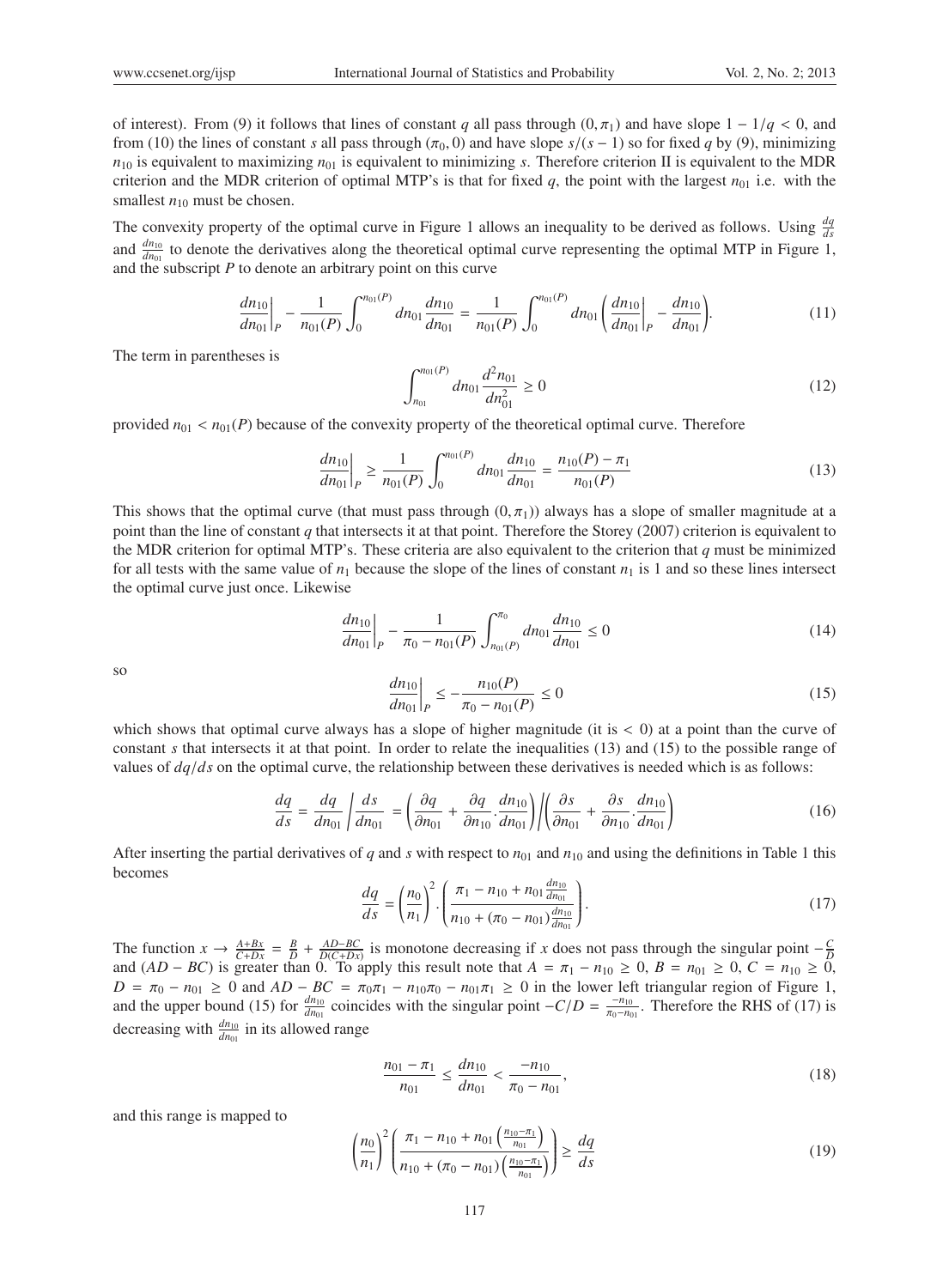i.e.

$$
\frac{dq}{ds} \le 0,\tag{20}
$$

which shows that there is in general a trade-off between FDR and MDR as indicated in Figure 1. There is also a trade-off between  $\alpha$  and  $\beta$  as is indicated in Equation (15). For the hypothetical tests mentioned by Hwang and Liu (2010)  $\pi_0 = 2/21$  and  $\pi_1 = 19/21$  and test 1 has  $n_{01} = 2/21$  and  $n_{10} = 1/21$  and test 2 has  $n_{01} = 1/21$  and  $n_{10} = 10/21$ . Therefore *AD* − *BC* < 0 in each case, so the risk points for both tests are outside the region of interest i.e. above the line joining  $(0, 19/21)$  and  $(2/21, 0)$ . Therefore both tests result from test procedures that can be bettered by a randomizing test procedure that does not depend on the data, and consequently no conclusions regarding optimization criteria should be drawn from them.

# 5. Storey's ODP and MAP Tests

Storey (2007) proposed one of the criteria for optimizing an MTP which were shown above to be equivalent to each other. He also proved that this optimization is satisfied by the "optimal discovery procedure" (ODP) which is an MTP for a class of models based on the NP lemma. The ODP maximizes the average power (MAP) for the two groups model Equation (1) involving any two hypotheses that are represented by known probability functions  $f(\cdot)$ and *g*(·) of the data. Tests based on this principle are often referred to as MAP tests. However as Hwang and Liu (2010) pointed out, Storey (2007) did not model the variation in the variances, only the variation in the means in connection with the application of the ODP to microarray data. When Hwang and Liu (2010) did this they derived MAP tests that are more robust, and approximate MAP tests appropriate for the microarray analysis problem, in particular the useful approximation that is numerically almost exact, the Fss test that can be computed very fast. Their work illustrates the general principle that most powerful statistical procedures result from correctly modelling the data. These MAP tests involve hypotheses that are fixed because they involve fixed probability distributions of the parameters appropriate to each test and can therefore be expressed as integrals. The next section describes extensions of these arguments to models involving undetermined parameters (sometimes referred to as hyperparameters if they refer to the whole model rather than parameters that could be estimated from the individual data sets denoted by *x* here) other than  $\pi_0$ . Established techniques for solving this kind of models involve estimation of the parameters by maximum likelihood (Storey, 2007), or the use of iterative techniques (Nixon, 2012).

#### 6. Arguments Establishing MTP's for Different Models

Storey (2007) made a fundamental advance in the theory of multiple hypothesis testing by showing that the optimal solution for models of types 3A and 3B (Section 2) is essentially unique. These are generalisations of the Neyman Pearson (NP) lemma whose proofs rely essentially on this lemma.

Specifically, he showed for model 3A that to use the MAP criterion i.e. in order to maximize  $n_{11}$  for fixed  $n_{01}$ the test statistic can be chosen as  $\sum_{i=m_0+1}^{m} g_i(x) / \sum_{i=1}^{m_0} f_i(x)$ , where without loss of generality the null hypotheses are data points 1 to  $m_0$ , and the alternative hypotheses are data points  $m_0 + 1$  to  $m$ . Storey (2007) also showed, in the case that the assignment of the hypotheses to the data is not known i.e. the model is of type 3B by a very similar argument, that under the same optimization, the test statistic can be chosen as  $\sum_{i=1}^{m} g_i(x) / \sum_{i=1}^{m} f_i(x)$ . The word "can" is used instead of "must" because any other statistic giving the same order of the test statistics hence the same order of the *p*-values can be used, where the *p*-values are calculated according to Equation (4) with  $w(x) = \sum_{i=1}^{m} f_i(x) / \sum_{i=1}^{m} g_i(x)$ . (Note that the statistic  $w(x)$  is smaller the more significant it is, which is the reverse convention to the one used by Storey (2007) in his test statistics. Therefore the reciprocal of his statistics may be taken if the values are to be interpreted in the reverse order i.e. smallest values are most significant.) These statistics are referred to as the ODP's for their respective models. For models of types 1A and 1B, Storey's (2007) test statistic becomes

$$
\sum_{i=m_0+1}^m g(x) / \sum_{i=1}^{m_0} f(x) = (m-m_0)g(x) / m_0 f(x),
$$

which is equivalent to  $\frac{g(x)}{f(x)}$ . These results are essentially the same as the NP lemma.

Proceeding systematically to develop MTP's note that for model 1A, the two subsets of the data corresponding to each hypothesis can be tested against their corresponding submodel to find out how good the fits are. If they are satisfactory, the test statistic and *p*-values can be calculated for each data point, giving the order of significance of the data. This only serves to show which data points that are actually null hypotheses look most likely to have been alternatives and vice versa, and to order the data accordingly. This is obviously of limited practical value.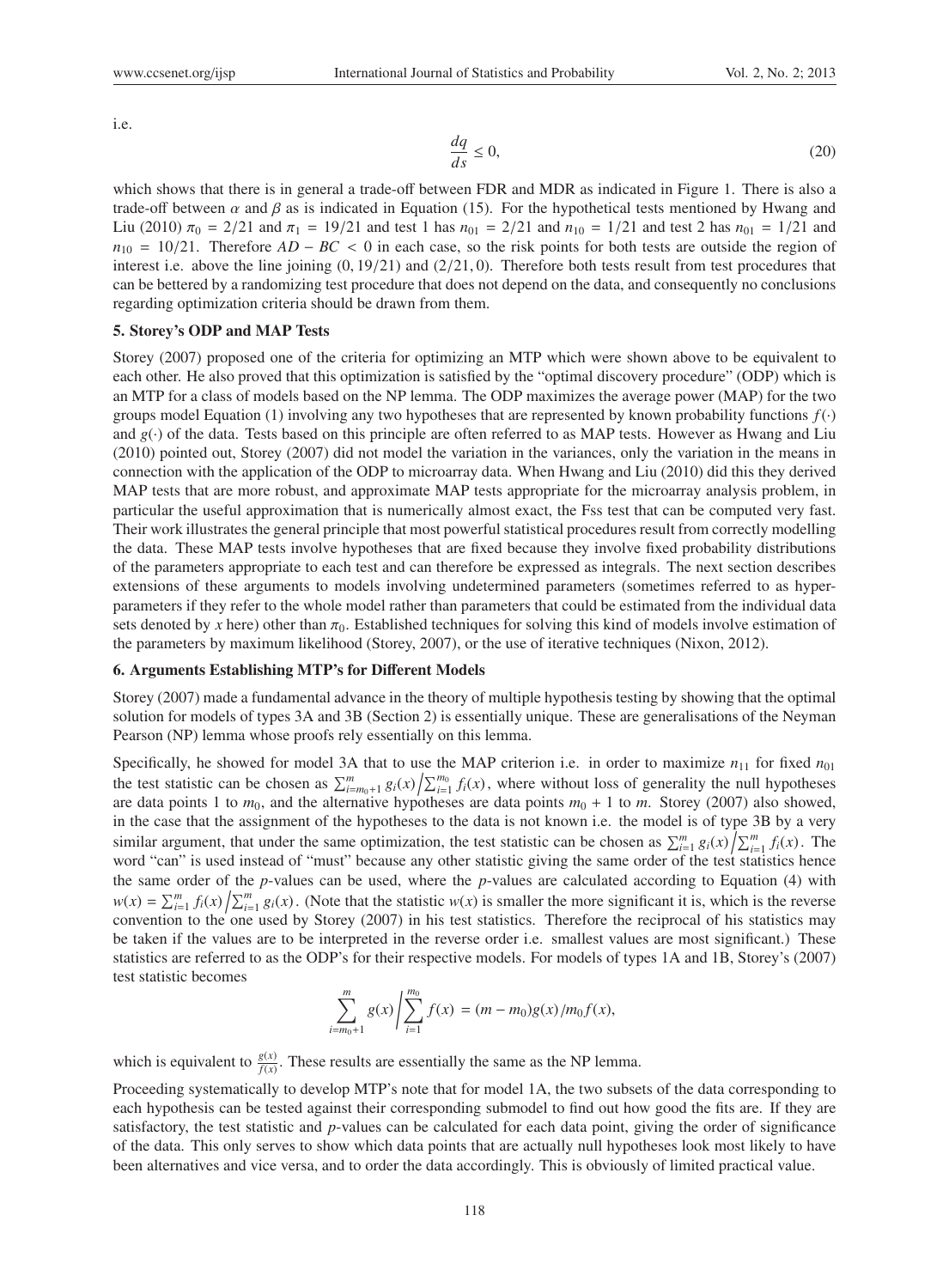For model 1B, the statistic  $\frac{g(x)}{f(x)}$  and *p*-values could be calculated for each data point *x*. After a *p*-value cut-off  $\lambda$ has been selected, the data can be partitioned into two parts leading to an estimate of  $\pi_0$  and two goodness-of-fit (GOF) tests one for each of the probability densities. If a value of  $\lambda$  can be found that satisfies both these GOF tests then that estimate of  $\pi_0$  can be selected. This procedure does have the consequence that the *p*-value distributions of the data subsets from which  $f(\cdot)$  and  $g(\cdot)$  are estimated each have a sharp cut-off, and also the result is dependent on the unknown parameter  $\lambda$ . Therefore in this case, with the assignment of the data to the hypotheses unknown, it seems more appropriate to just compare the overall density which is  $\hat{\pi}_0 f(x) + (1 - \hat{\pi}_0)g(x)$  with the observed distribution of the entire data set *D*, to determine the best estimate of  $\pi_0$  and how well this model fits.

If the GOF test shows a fit for some value of  $\hat{\pi_0}$  then that estimate of  $\pi_0$  can be taken, but if there is more than one plausible region of  $\hat{\pi}_0$  it would probably indicate that the model is not satisfactory. If the fit is satisfactory, the obvious question now is to estimate which data  $D_0$  come from  $f(x)$  and which data  $D_1$  come from  $g(x)$ , where  $D = D_0 \cup D_1$ . The obvious estimate of  $D_0$  is the first  $\hat{\pi}_0$  fraction of the *m* data taken in decreasing order of *p*-value.

Because the cut-off  $\hat{\pi}_0$  depends on the data set as a whole, the statistical test to be carried out for each data point clearly has an interpretation that can depend on properties of the whole data set, i.e. the interpretation of the statistical test for data point *i* could have been different if the same data *xi* was part of a different data set. This should not be seen as a paradox, it is simply a consequence of fitting a model with an unknown parameter (in this case  $\pi_0$ ) that describes the whole data set.

The only difference between models of type (2) and models of type (1) is that in the former one or both hypotheses are arbitrary or have parameters and therefore have to be estimated from the data. For model 2A, again both GOF tests have to be done and are used to fit the parameters or estimate the distribution of the data non-parametrically. In the latter case this might involve data smoothing techniques (see for example Simonoff, 1996). If the fits are satisfactory, the test statistic can be written as  $\frac{\hat{g}(x)}{\hat{f}(x)}$ , which can be used to sort the two data subsets into order of significance and generate *p*-values. This is of limited practical value as in model 1A.

Model 2B is the most practical case because the assignment of the hypotheses to the data is not known as well as the precise functional forms of one or both hypotheses. This case obviously presents the most challenges. Again a GOF test could be done to try to fit  $\pi_0 \hat{f}(x) + (1-\pi_0) \hat{g}(x)$  to the observed distribution of the data, to obtain estimates  $\hat{\pi}_0$ ,  $\hat{f}(x)$  and  $\hat{g}(x)$ . If it is successful, the test statistic  $\frac{\hat{g}(x)}{\hat{f}(x)}$  can be used to sort the data into order of significance as for model 1B. There is clearly a problem here because this test should determine which data should contribute to the estimation of  $f(\cdot)$ , and which should contribute to the estimation of  $g(\cdot)$ , both of which are involved in the test statistic, hence there is circularity here that suggests using an iterative algorithm.

In contrast with the models of types (1) and (3), there is no theoretical reason to suppose that such a converged solution obtained by an iterative algorithm for models of type 2B is optimal in any sense. This is a consequence of the estimation required to obtain the density functions of the models. A similar conclusion was found in Nixon (2012) where the calculation was done by letting the weight  $w_i$  with which data  $x_i$  contributes to the null hypothesis be given by  $w_i = \begin{cases} 0 \text{ if } p(x_i) \leq \lambda \\ 1 \text{ if } p(x_i) > \lambda \end{cases}$  where  $p(x_i)$  is the *p*-value for data point *i* in the previous cycle, and iterating the procedure to convergence, then repeating this for a range of values of the free parameter  $\lambda$ . It was found that the power expressed by the fraction of the data declared significant  $n_1$  for a given *q*-value  $q = \frac{n_{01}}{n_1}$  varies with parameters  $(\lambda, m_0)$  and it was not clear how this can be optimized. This calculation gives rise to artificial cut-off's in the *p*-value distributions of the data subsets suggesting that there is a better solution based on the optimization criteria discussed above. An obvious approach is to try to minimize  $q = E\left\{\frac{\#(w(x)=0 \& x \text{ is from } f(\cdot))}{\#(w(x)=0)}\right\} = \frac{n_{01}}{n_1}$ , which is the probability of errors amongst those *x* for which the null hypothesis is rejected, conditional on (i) a fixed value  $n_1 = E\left\{\frac{\# \{w(x)=0\}}{m}\right\}$  $\binom{x=0}{m}$  and (ii) the GOF test being satisfactory. For the purpose of this optimization, the function *w*: *D* → {0, 1} can be varied. Here the function  $w(\cdot)$  has the interpretation as follows:  $w_i \equiv w(x_i) = 0$  means the null hypothesis for data  $x_i$  is rejected, and  $w(x_i) = 1$  means the null hypothesis for data  $x_i$  is not rejected. However while implementing the approach above for a hypothetical continuous theoretically infinite ( $m \to \infty$ ) data set, clearly it makes no sense that *w* is an arbitrary function of *x*. Instead the transition point where *w* changes from 0 to 1 should be determined by a continuous function of *x*, or for greater flexibility *w* should be continuously varying with *x*. Therefore  $w(\cdot)$  will be allowed to take any values in the interval [0, 1].

The function  $w(x)$  is to be thought of as the weight or probability associated with data x in the estimation of f (the null hypothesis) and  $1 - w(x)$  is the weight or probability associated with *x* in the estimation of *g* (the alternative hypothesis) i.e.  $w(x)$  is the probability that data point *x* is from the null hypothesis. This ensures that all the data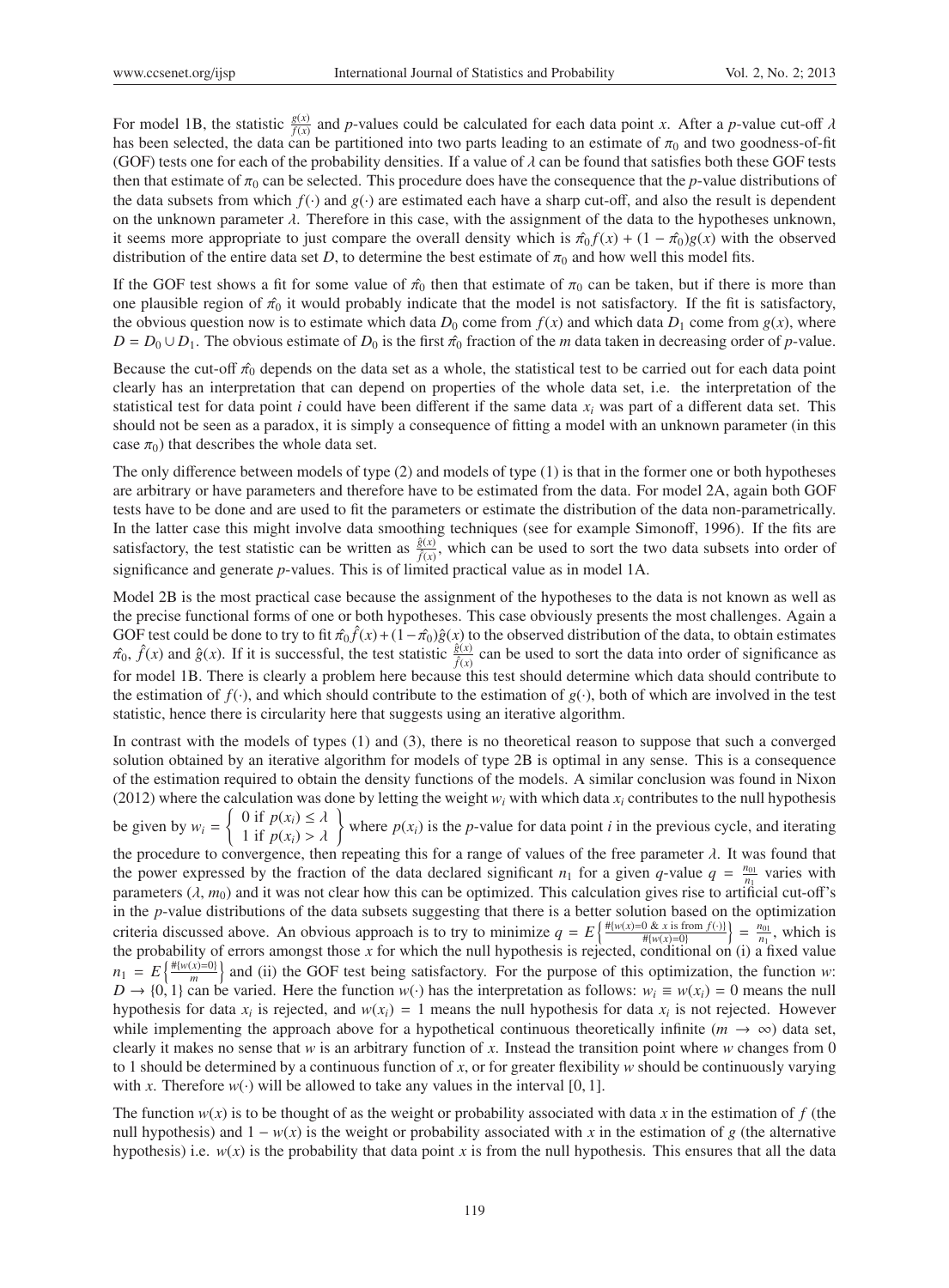are represented equally weighted, which could be adjusted if necessary as Storey (2007) suggested, if for example some data were known to be more reliable than others. The function  $w(x)$  is also a measure of significance of the data *x*, i.e. the smaller  $w(x)$  is the more significant the data *x* is.

With this change to  $w(\cdot)$ , for an arbitrary data point x, q must now be rewritten as  $q(x) = E\left\{\frac{\#(y|w(y) < w(x) \& y \text{ is from } f(\cdot))}{\#(y|w(y) < w(x)}\right\}$ and  $n_1(x) = E\left\{\frac{\#{y|w(y) \le w(x)}\}}{m}\right\}$ . Both  $q = \frac{n_{01}}{n_1}$  and  $n_1 = n_{01} - n_{10} + \pi_1$  are determined in terms of the cut-off point x, i.e. *q* is determined as a function of  $n_1$ ; this could be plotted on Figure 1 after elimination of  $n_1$  ( $\pi_1$  is considered as a known constant). Now  $w(\cdot)$  should be varied to as to simultaneously minimize q for each fixed value of  $n_1$  if possible. For simplicity this will initially be applied to models of type 1B under the assumption that this model, as a whole, fits the data. It will turn out to be an alternative argument equivalent to that given by Storey (2007), but is instructive in developing the final MTP for model 2B.

In the following lines *s* represents  $w(x)$  for an arbitrary data point *x* in the hypotheses listed in order of significance with the most significant first. The variable *y* represents another arbitrary data point and *q*, now expressed as a function of *s*, is

$$
q^*(s) = E\left\{\frac{\#\{y|w(y) < s \& y \text{ is from } f(\cdot)\}}{\#\{y|w(y) < s\}}\right\}.\tag{21}
$$

This can be written as

$$
q^*(s) = \frac{\text{Prob}\{y \text{ satisfies } w(y) < s \& y \text{ is from } f(\cdot)|y \text{ is from distribution } t(\cdot)\}}{\text{Prob}\{y \text{ satisfies } w(y) < s|y \text{ is from distribution } t(\cdot)\}}.\tag{22}
$$

In order to write this in terms of integrals, the following result will be used. The probability that *Q* holds if (1) the probability of *Q* depends on *x* and (2) *x* is drawn randomly from the probability distribution with density  $t(x)$  is

$$
\sum_{i} dx_{i} \frac{\text{Prob}(Q \& x \in dx_{i})}{dx_{i}} = \sum_{i} dx_{i} \frac{\text{Prob}(Q | x \in dx_{i}) \text{Prob}(x \in dx_{i})}{dx_{i}}
$$
\n
$$
= \int dx \text{Prob}(Q | x) \times t(x).
$$
\n(23)

Now the denominator of (22) can be written as

$$
\text{Prob}\{y \text{ satisfies } w(y) < s\} = \int dy t(y) \text{Prob}(w(y) < s) \\ = \int dy t(y) \begin{cases} 1 & w(y) < s \\ 0 & \text{otherwise} \end{cases} = \int_{w(y) < s} dy t(y), \tag{24}
$$

and the numerator of (22) after a little tricky manipulation becomes

$$
\int dyt(y)Prob\{w(y) < s \& y \text{ is from } f(\cdot)\}
$$
\n
$$
= \int dyt(y)P(w(y) < s)P(y \sim f(\cdot)|w(y) < s)
$$
\n
$$
= \int_{w(y) < s} dyt(y)P(y \sim f(\cdot)|w(y) < s)
$$
\n
$$
= \int_{w(y) < s} dyt(y)P(y \sim f(\cdot))
$$
\n
$$
= \int_{w(y) < s} dyt(y)\gamma(y)
$$
\n(25)

In these equations, the fact that *y* is randomly selected from  $t(\cdot)$  does not have to be spelled out on every line, and restriction of the integral to  $w(y) < s$ , which is known under the integral sign i.e. its probability is 0 or 1, implies that this does not have to be given as a condition under the integral sign. Here  $\gamma(y)$  is the probability that the given value *y* is from  $f(\cdot)$ , and model 1B as a whole fits the data (that come from the distribution with density  $t(x)$ ) i.e.  $\gamma(x) \equiv \frac{\pi_0 f(x)}{t(x)} = \frac{\pi_0 f(x)}{\pi_0 f(x) + (1 - \pi_0)g(x)} = \left(1 + \frac{g(x)}{f(x)} \left(\pi_0^{-1} - 1\right)\right)^{-1}$ . From this it follows that  $\gamma(x)$  increases monotonically with  $\frac{f(x)}{g(x)}$  and

$$
q^*(s) = \frac{\int_{w(y) < s} dy t(y) \gamma(y)}{\int_{w(y) < s} dy t(y)}.\tag{26}
$$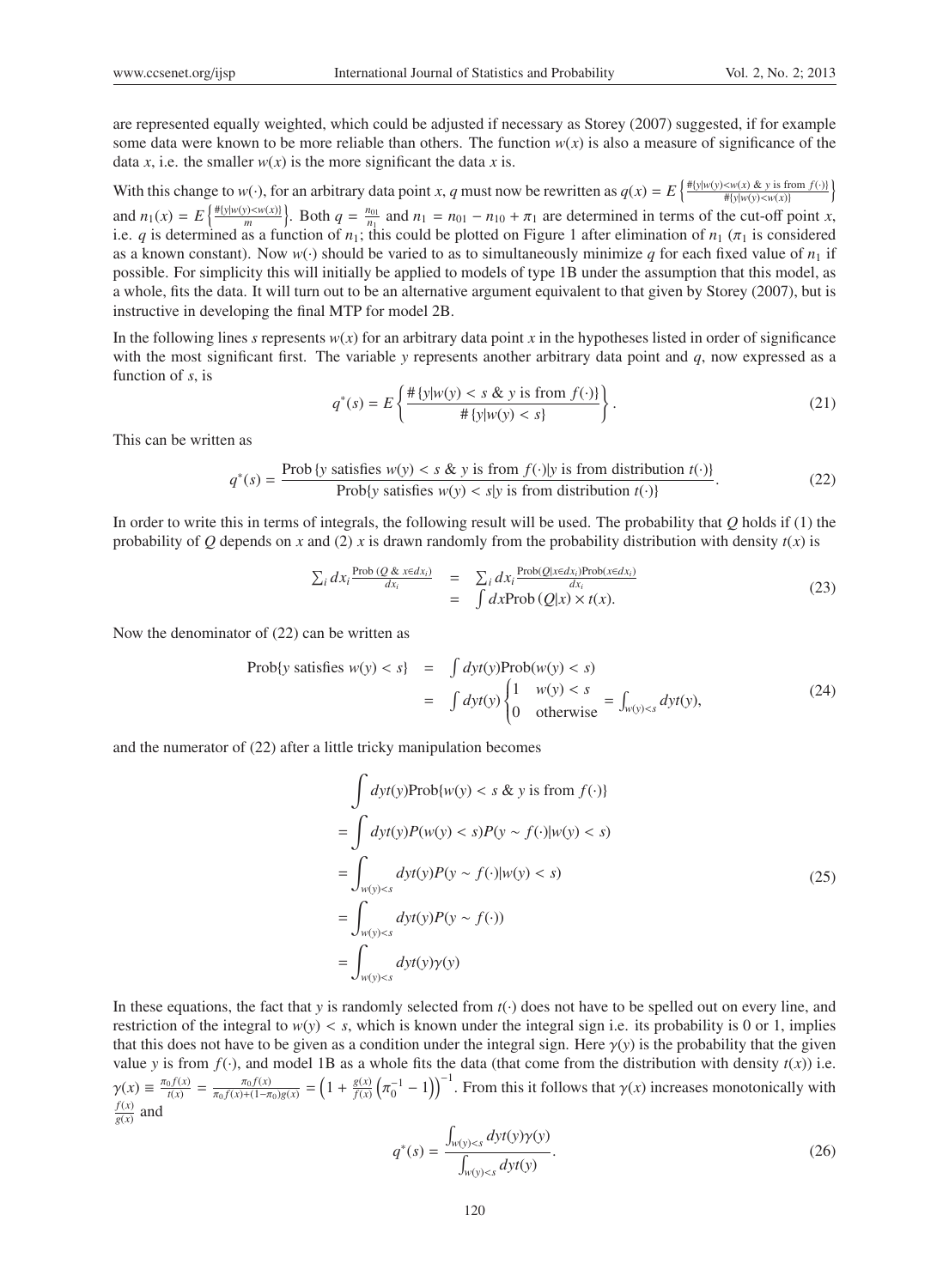Now *q*<sup>∗</sup>(*s*) has to be minimized simultaneously for each value of *s* between 0 and 1 by choosing the function *w*(·). If  $s = 0$  the formula for *q* becomes 0/0. Suppose *s* is a small quantity  $\delta s$  then  $q^*(\delta s) = \frac{\int_{y(y) < \delta s} dy(y) y(y)}{\delta s}$  $\int_{w(y) < \delta s}^{(y) < \delta s} dyt(y)$ . Both the numerator and denominator refer to the same small region of data space and the value of the quotient is the average of the fixed function  $\gamma(y)$  over the region {*y*:  $0 \leq w(y) < \delta s$ }. To make this as small as possible requires that  $w(\cdot)$ be such that the smallest value of γ occurs in this region where *w* is smallest i.e. the region where *f* /*g* is smallest. This argument can be extended to other values of *s* but another simple result is needed first.

Suppose  $\frac{A+x}{B+y}$  must be minimized by varying *x* and *y*, such that  $x > 0$  and  $y > 0$  are both much smaller than *A* and *B*, which are both fixed and positive. The line  $\frac{A+x}{B+y} = c$  can be written as  $y = \frac{1}{c}(x+A) - B$ . Therefore these lines for different values of *c* intersect at  $x = -A$  and  $y = -B$  and have slope  $\frac{1}{c}$ . Minimizing *c* means maximizing the slope, so this implies maximizing  $y/x$  i.e. minimizing  $x/y$ . This fact is obvious from the geometry and is regardless of the precise allowed region of *x* and *y*.

Now consider minimizing

$$
q^*(s+\delta s) = \frac{\int_{w(x) < s+\delta s} dx t(x)\gamma(x)}{\int_{w(x) < s+\delta s} dx t(x)} = \frac{\int_{w(x) < s} dx t(x)\gamma(x) + \int_{s \le w(x) < s+\delta s} dx t(x)\gamma(x)}{\int_{w(x) < s} dx t(x) + \int_{s \le w(x) < s+\delta s} dx t(x)}\tag{27}
$$

assuming that  $q^*(r)$  for  $0 \le r \le s$  has already been minimized and a region of smallest  $\gamma$  i.e.  $\gamma(y) < h$  corresponds to a region of smallest w i.e.  $0 \leq w(y) < s$ . This requires minimizing  $\int_{s \leq w(y) < s+\delta s} dyt(y)\gamma(y) \left| \int_{s \leq w(y) < s+\delta s} dyt(y)$ , which is the average of  $\gamma(\cdot)$  over the region {*y*:  $s \leq w(y) < s + \delta s$ }. To minimize this subject to the above constraint needs  $w(\cdot)$  to be chosen such that  $\gamma(\cdot)$  is next smallest in the region  $s \leq w(y) < s + \delta s$ . Now a region of smallest  $\gamma(\cdot)$ is  $\{y: 0 \le w(y) < s + \delta s\}$ . This argument is peculiar because it resembles induction, but the variables are continuous. The conclusion is that the function  $w(\cdot)$ , that minimises *q* for each value of *s* such that  $0 \le s \le 1$ , is itself such that  $w(x)$  is dependent on  $\gamma(x)$  only and  $w(y)$  is a monotone increasing function of  $\gamma(y)$ . Therefore to take the data in the order most significant first, the data should be taken in the order given by increasing  $w(x)$  i.e. increasing  $\gamma$ , i.e. increasing *f* /*g*. This argument shows that Storey's analysis procedure for solving models of type 1B based on the NP lemma (Storey, 2007) is equivalent to the analysis based on simultaneously minimizing *q* for each fixed  $n_1$ by varying  $w(\cdot)$  such that  $w(\cdot)$  is continuous and takes any value between 0 and 1. It is interesting to note that this argument does not determine *w*(·) precisely but this is sufficient for determining the analysis procedure.

Returning to models of type 2B i.e. the model (2), the functions *f* and *g* are now dependent on parameters i.e.  $f = f(x, \theta)$  and  $g = g(x, \phi)$  where  $\theta$  and  $\phi$  represent sets of parameters whose values are to be determined i.e. *f* and *g* are not fixed functions of *x* and they must be estimated. Therefore, because of its meaning as a weight function, the function  $w(\cdot)$  could be associated with two GOF tests i.e. (a) fitting  $f(x, \hat{\theta})$  to  $\frac{t(x)w(x)}{\hat{\pi}_0}$  (with the best  $\hat{\theta}$ ) and (b) fitting  $g(x, \hat{\phi})$  to  $\frac{t(x)(1-w(x))}{1-\hat{\pi}_0}$  (with the best  $\hat{\phi}$ ). Thus *w*(·) needs to be chosen such that both these fits are good. This suggests a combined condition should be optimized in the choice of  $w(\cdot)$  and simultaneously an estimate of  $\hat{\pi}_0$  needs to be found. There are difficulties with this because (1) the presence of the factor *w*(·) the likelihood is not strictly a valid concept here because the product  $t(x)w(x)$  can have fractional values which should be frequencies for the likelihood to have a meaning and (2) a way of combining the two GOF statistics is needed and an optimization method.

An alternative related approach is the use of (a) to determine  $w(x)$  by choosing

$$
w(x) = \frac{\hat{\pi_0} f(x, \hat{\theta})}{t(x)}.
$$
\n(28)

from which

$$
\hat{\pi}_0 = \int dx t(x) w(x) \tag{29}
$$

follows. Then after substituting for  $w(x)$  the GOF test for *g* can be written as comparing  $t(x)$  with  $\hat{\pi}_0 f(x, \hat{\theta}) + (1 - \hat{\theta}_0 f(x, \hat{\theta}))$  $\hat{\pi}_0$ )*g*(*x*,  $\hat{\phi}$ ), which is the GOF test for the whole composite model. A satisfactory fit is required for the remainder of this analysis to be valid. Thus in this approach, only one GOF test has to be done for the whole model after simultaneously estimating  $\pi_0$ ,  $\theta$ , and  $\phi$ , which will be typically done by maximum likelihood.

Minimizing q using the argument above with arbitrary fixed estimates of  $\theta$ ,  $\phi$  and  $\pi_0$  shows that the order the data are declared significant (i.e. are from *g*) is in increasing order of  $\gamma$  i.e. increasing order of  $f(x, \hat{\theta})/g(x, \hat{\phi})$ . Now it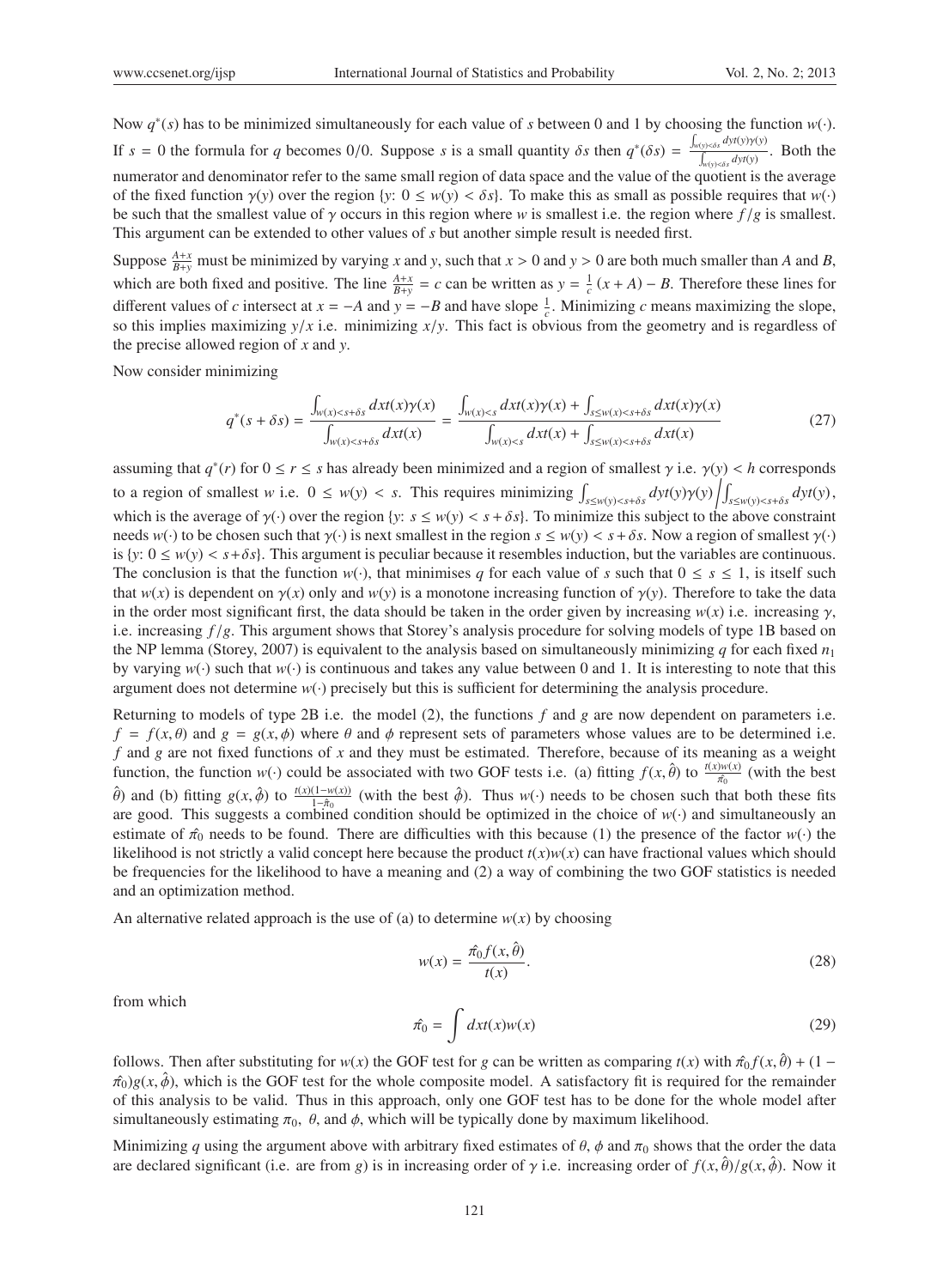is clear from Equation (28) that assuming the model fits,

$$
w(x) = \frac{\pi_0 f(x, \hat{\theta})}{\pi_0 f(x, \hat{\theta}) + (1 - \pi_0)g(x, \hat{\phi})}
$$
(30)

i.e.  $w(x) = \gamma(x)$ .

#### 7. The Proposed Multiple Testing Procedures

The above arguments suggest that the following procedure (MTP1) should be used to test and fit the model (2) to a data set where *f* and *g* are alternative sub models that could apply for each data point *x*.

- (1) Use a fitting procedure to simultaneously search for optimal values of  $\theta$ ,  $\phi$  and  $\pi_0$  (i.e. their estimates denoted by<sup> $\hat{ }$ </sup>) such that the overall model  $\pi_0 f(x, \theta) + (1 - \pi_0)g(x, \phi)$  best fits the entire data set. The fitting could be done by maximum likelihood (ML) using the Nelder and Mead (1965) simplex method (also described in Press, Teukolsky, Vetterling, & Flannery, 1997) to search for the optimum point.
- (2) Do a GOF test for this model to test that this best fitting model actually fits the data, for example simulate data (for the same number *m* of *x* values as in the observed data) based on the model *r* times, calculate the likelihood for each simulated data set and suppose on *b* occasions the likelihood is less than or equal to the likelihood of the observed data (in practice the logarithms of the likelihood values would be used). Then the *p*-value should be estimated as  $\frac{b+1}{r+1}$  taking into account the correction for the fact that this Monte Carlo technique generates an exact uniform discrete frequency distribution of *b* under the null hypothesis (Phipson & Smyth, 2010). This one-sided test is appropriate because simulated data sets based on the model are expected to fit the model better than any other data sets.
- (3) If the model fits, choose data  $x_i$  as "significant" in the order of increasing  $f(x_i, \hat{\theta})/g(x_i, \hat{\phi})$  i.e. smallest values are taken first. Otherwise exit the procedure.
- (4) In order to estimate the null data subset, the first fraction  $1 \hat{\pi_0}$  of the data can be assumed to be from *g* while taking the data in the order of increasing  $w(x)$ . If required, the following steps may be taken.
- (5) For each *x* calculate the *p*-value (i.e. the smallest value of  $\frac{n_{01}}{\pi_0}$  that can be obtained while calling the data point  $x_i$  significant) according to Equation (4) using the discreteness correction (Phipson & Smyth, 2010). This would be typically done using a large simulated population of  $x_i$  from the density  $f(x, \hat{\theta})$ .
- (6) Finally, calculate the estimates of the *q*-values  $q(x_i)$  i.e. estimates of the smallest value of FDR =  $\frac{n_{01}}{n_1}$  that can be obtained by calling data point *xi* significant according to Storey and Tibshirani (2003), which only uses the definition of the FDR, using the estimate  $\hat{\pi_0}$  obtained above.

In step 2 of MTP1, the number *r* of simulations may not need to be very great in practice. For example if the true *p*-value was 0.5 indicating a good fit, and *r* = 10 was chosen, then there would be only a probability of  $1/2^{10} = 1/1024$  that  $b = 0$  giving the estimated p-value as  $1/11$  and necessitating more simulations to estimate it more precisely. Therefore if the true *p*-value was not close to zero it could be inferred relatively inexpensively, and accurate estimation of its value is unimportant.

MTP1 could be compared with a method (MTP2) which is an obvious modification of the method Nixon (2012) used and which is appropriate for the model (2):

- 1) Choose  $\lambda$  between 0 and 1.
- 2) Do an initial test generating *p*-values for each member *x* of the dataset *D*. This splits it into two subsets  $D_0 = \{D : p > \lambda\}$  and  $D_1 = \{D : p \leq \lambda\}$  which are estimates of the null data and alternative data subsets respectively.
- 3) Repeat {
	- (a) Estimate the parameters  $\theta$  by fitting the model  $f(x, \theta)$  to  $D_0$  and  $\phi$  by fitting  $g(x, \phi)$  to  $D_1$  by maximum likelihood.
	- (b) Calculate the likelihood ratio test statistic for each data point by  $l(x) = g(x, \hat{\phi})/f(x, \hat{\theta})$
	- (c) Calculate the *p*-values as  $p(x) = \int_{x': l(x') \ge l(x)} f(x', \hat{\theta}) dx'$
	- (d) Redefine  $D_0$  and  $D_1$  as in step 2 using the new *p*-values.
	- (e) Calculate ndiff as the number of hypotheses that have changed status in two consecutive cycles of the procedure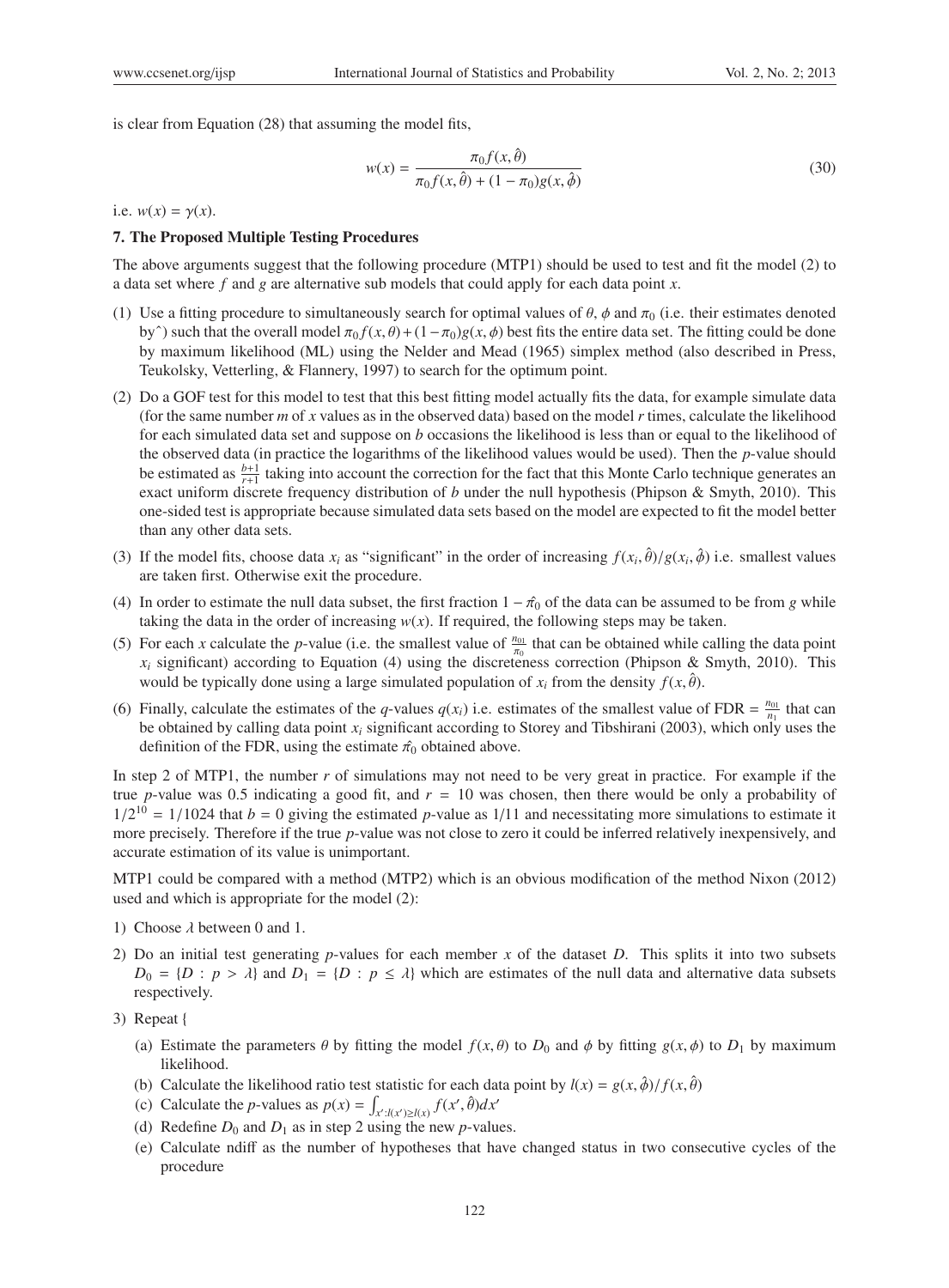$\}$  while ndiff  $> 0$ 

- 4) Determine whether the two fits in step (a) are satisfactory as in step 2 of MTP1.
- 5) If they are both satisfactory, calculate *q*-values as in step 6 of MTP1 otherwise exit the procedure.

Note that if the null and alternative hypotheses were reversed, then the likelihood ratio statistic would be  $l^*(x)$  =  $f(x, \hat{\theta})/g(x, \hat{\phi})$  and  $p^*(x) = \int_{x': l^*(x') \ge l^*(x)} g(x', \hat{\theta}) dx' = \int_{x': l(x') \le l(x)} g(x', \hat{\theta}) dx'$ . Similarly to the above argument,  $p^*$ increases monotonically with *l* increasing and *p* decreases monotonically with *l* increasing therefore *p* decreases monotonically with *p*<sup>∗</sup> increasing. In other words *p* and *p*<sup>∗</sup> determine complementary subsets of *D* that are significant as should be the case. So analysing the data this way will give the reverse order of significance of the data. This argument works for MTP1 and MTP2.

For the case when the model for *g* is saturated  $\hat{g}(\cdot)$  is entirely data-dependent and describes the distribution of data that don't fit the model  $f(.)$ . The fitting is in general non-unique because all the data could be described by an appropriate *g*(·) i.e. a solution with  $\hat{\pi}_0 = 0$  always fits perfectly, but with  $\hat{\pi}_0 > 0$  there could be no solutions, one or more. Therefore a new fitting procedure is needed that modifies the first step and omits the second step of MTP1. Because the model fits perfectly for  $\hat{\pi}_0 \leq$  this upper limit, the likelihood will be independent of  $\hat{\pi}_0$  up to this point, so the parameters are ML estimates and the procedure to be defined below (MTP3) is a limiting case of MTP1.

If the data are first smoothed giving say  $t^*(x)$ , then because  $f \ge 0$ , the parameters  $\pi_0$  and  $\theta$  must be such that for each data point *x*

$$
t^*(x) \ge \hat{\pi_0} f(x, \hat{\theta}).\tag{31}
$$

The estimate  $\hat{\pi}_0$  should be as large as possible to be maximally informative and depends on  $\hat{\theta}$ . Therefore from Equation (31) for fixed  $\hat{\theta}$ ,  $\hat{\pi_0} = \inf_x \frac{t^*(x)}{f(x)}$  $f^*(x)$ , and further,  $\hat{\theta}$  should be chosen to maximize  $\hat{\pi_0}$  i.e.

$$
\hat{\pi_0} = \max_{\hat{\theta}} \left\{ \inf_x \frac{t^*(x)}{f(x, \hat{\theta})} \right\}.
$$
\n(32)

(An alternative may be to first fix  $\hat{\pi}_0$  then fit  $\theta$  by maximum likelihood. Do this repeatedly to find the largest value of  $\pi_0$  that allows an adequate fit.) Because the model fits we can write

$$
t^*(x) = \hat{\pi_0} f(x, \hat{\theta}) + (1 - \hat{\pi_0})\hat{g}(x)
$$
\n(33)

so the test statistic is

$$
w(x) = \frac{f(x, \hat{\theta})}{\hat{g}(x)} = \frac{f(x, \hat{\theta})(1 - \hat{\pi_0})}{t^*(x) - \hat{\pi_0}f(x\hat{\theta})}
$$
(34)

from which the *p*-values can be calculated from Equation (4).

Therefore the modified procedure (MTP3) would be in outline as follows:

- 1) Use Equation (32) to determine both  $\hat{\pi}_0$  and  $\hat{\theta}$ .
- 2) Use Equation (34) to determine the test statistic  $w(x)$ .
- 3) Use Equation (4) to determine the *p*-values as in step 5 of MTP1.
- 4) Estimate the null data subset and *q*-values according to steps 4 and 6 of MTP1.

#### 8. Applying This Method When the Null Hypothesis Is Not Explicit

Suppose that the null hypothesis is not explicitly given, and is replaced by a statement which implies a known probability distribution of a test statistic, i.e. there is a known procedure for associating *p*-values (denoted by *y*) with data such that they are uniformly distributed under the null hypothesis, and the alternative distribution is not known *a priori*. Thus *y* is one-dimensional and is uniformly distributed in the interval [0, 1]. Then model (2) applies to the variable *y* with  $f(y) = 1$  and the alternative hypothesis  $g(\cdot)$  is not known *a priori* and  $\theta$  is absent. The above arguments suggest MTP3 applies, so Equation (32) implies

$$
\hat{\pi}_0 = \inf_{y \in [0,1]} \{ \text{estimate of the density of } p\text{-values at } y \}. \tag{35}
$$

and the test statistic would be  $s = \frac{1-\hat{\pi}_0}{t^*(y)-\hat{\pi}_0}$  which is equivalent to using  $t^*(y)$  as the test statistic because they are related inversely by a monotonic function (*s* decreases as  $t^*$  increases). The quantity  $t^*(y)$  which in practice is an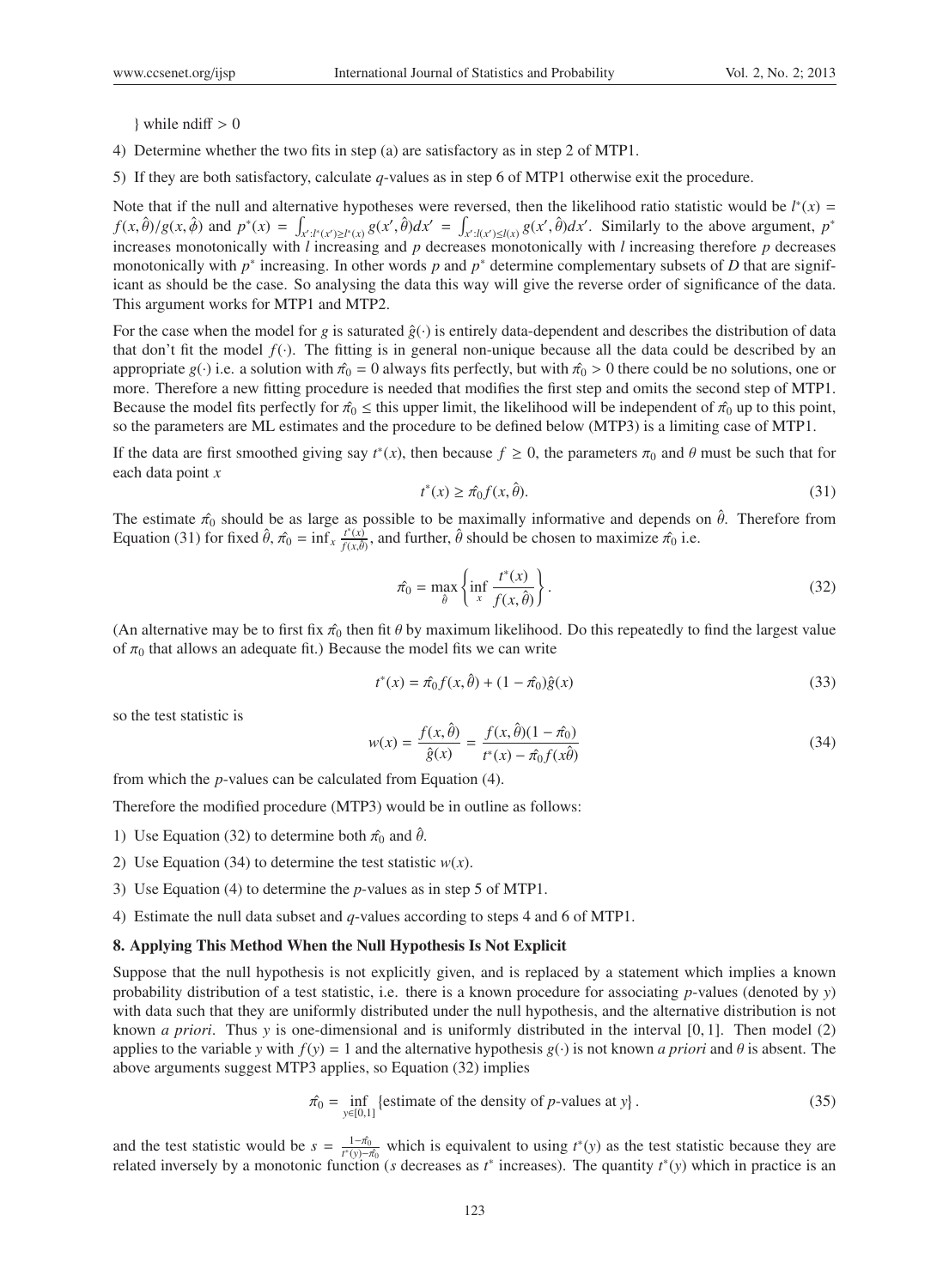estimate of the probability density of the *p*-values at *y* could be used as the test statistic when evaluated at each *p*-value i.e. at each data point. The largest values of this test statistic are now the most significant. After sorting the data into the new order most significant first, the final *p*-value for the data point *x* (if needed) corresponding to *y* is obtained as the fraction of data at least as significant as *x* according to Equation (4).

#### 9. Methods and Models

In order to test this statistical method, the problem of classifying frequency ratios (Nixon, 2012) where the frequencies are small and the number of instances is large will be considered. The parameters for the null hypothesis are also the same as in Nixon's paper so that the results can be compared. Three simulation models were investigated that only differ in the distribution of  $N_1$  in the alternative data and so the same theoretical result of Section 8 still applies. The model for the simulation is as follows: both the alternative and null data (500 each) have  $N = N_1 + N_2$ poisson distributed with a mean of 20, but truncated and renormalised so that *N* cannot be 0 or 1. The null data are such that given *N*,  $N_1$  is binomially distributed with expected fraction  $N_1/(N_1 + N_2) = 0.3$ , but truncated and renormalised such that *N*<sup>1</sup> cannot be zero or *N*:

$$
f(N_1, N_2) = \text{bin}^T (0.3, N_1, N_1 + N_2) \text{Poisson}^T (N_1 + N_2, 20). \tag{36}
$$

The alternative data were chosen according to three models conditional on the total *N*. In model (a), *N*<sup>1</sup> is uniformly distributed in  $[1, N - 1]$ :

$$
g_1(N_1, N_2) = \left\{ \begin{array}{ll} 1/(N_1 + N_2 - 1) & N_1 \neq 0 \& N_2 \neq 0 \\ 0 & \text{otherwise} \end{array} \right\} \text{Poisson}^T(N_1 + N_2, 20). \tag{37}
$$

In models (b) and (c),  $N_1$  has the fixed values max(1,  $N - 10$ ) and  $N - 1$  (implying  $N_2 = 1$ ) respectively i.e.

$$
g_2(N_1, N_2) = \left\{ \begin{array}{ll} 1 & N_1 = \max(1, N_1 + N_2 - 10) \\ 0 & \text{otherwise} \end{array} \right\} \text{Poisson}^T(N_1 + N_2, 20) \tag{38}
$$

and

$$
g_3(N_1, N_2) = \begin{cases} 1 & N_2 = 1 \\ 0 & \text{otherwise} \end{cases} \text{Poisson}^T(N_1 + N_2, 20). \tag{39}
$$

where Poisson<sup>T</sup>(N, M) = 
$$
\begin{cases} 1/(1 - e^{-M}(1 + M)) & N \ge 2 \\ 0 & \text{otherwise} \end{cases}
$$
 Poisson(N, M) and Poisson(N, M) =  $\frac{M^N}{N!}e^{-M}$ .

Model (a) was chosen to be the minimally informative model that could apply if nothing is known about the alternative data that are sought except that they do not follow the null hypothesis that represents independent random assignment of the clones to the two libraries in proportion to their sizes. Models (b) and (c) are quite the opposite; model (b) represents a specific pattern of non-random behaviour (despite being unrealistic in this case) and model (c) is the most unlikely possible behaviour under the null hypothesis. They were introduced to test the statistical procedure described above based on the density of *p*-values of individual tests.

For this purpose, 100 samples of 1000 frequency pairs were independently generated as above for each scenario. In order to make this an example of the general theory of Section 8, the only parameter  $r = E{N_1/N} = 0.3$ , i.e. the expected fraction of the total frequency *N* in the first library, has to be known in the analysis procedures (i.e. 0.3 except where the deliberately wrong value 0.4 was used) because this theory requires no undetermined parameters. The purpose of the analysis is to estimate  $\pi_0$  and arrange the data in the order of significance, taking the most significant first, such as to minimise the expected frequency of errors at whatever point in the ordered data set is chosen as the cut-off for the significant data.

The initial *p*-values for the density calculations were obtained using the binomial test (Nixon, 2012) which is to calculate the *p*-value of  $(N_1, N_2)$  by

$$
p = \frac{\text{bin}(r, N_1, \phi) + 2 \cdot \min\left(\sum_{i=1}^{N_1 - 1} \text{bin}(r, i, N), \sum_{i=N_1 + 1}^{N-1} \text{bin}(r, i, N)\right)}{1 - (1 - r)^N - r^N}
$$
(40)

where  $\text{bin}(r, i, N) = r^i(1 - r)^{N-i} \binom{N}{i}$ *i* , because it is appropriate to the above null distribution being related to the quantile function of a continuous random variable which is always uniformly distributed. For the case when there is no parameter to be fitted, the iterated ODP (Nixon, 2012) reduces to ordering the data by the likelihood ratio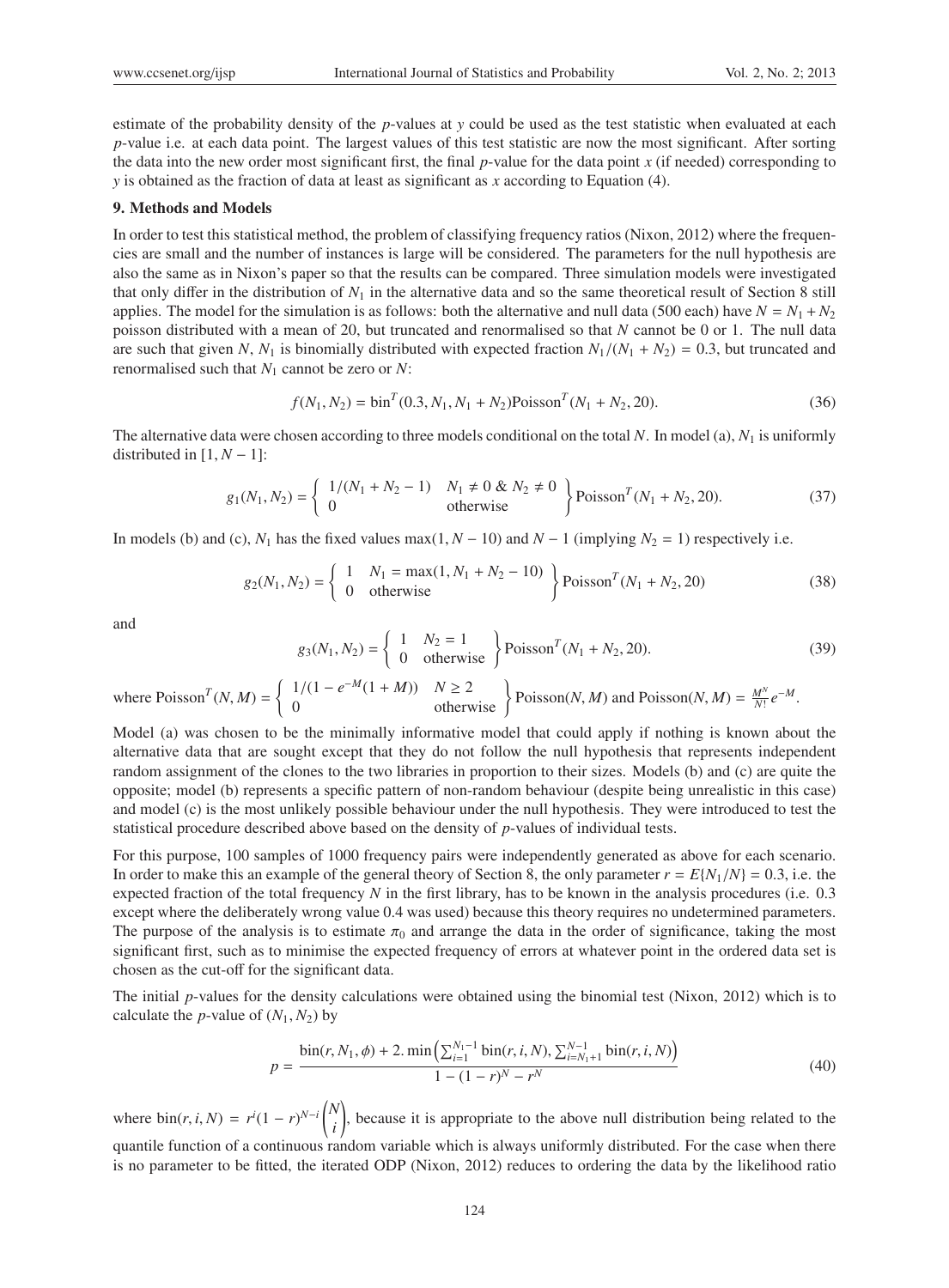$g(x)/f(x)$  given by the NP lemma, where f is the null density and g is the alternative density (or equivalently the total density). This statistic is

$$
\text{lr}_1(N_1, N_2) = \left\{ \begin{array}{ll} 1/\{(N-1)\text{bin}^T(0.3, N_1, N)\} & N_1 > 0 \text{ & } N_2 > 0 \\ 0 & \text{otherwise} \end{array} \right\} \tag{41}
$$

for model (a) and

$$
\text{lr}_2(N_1, N_2) = \left\{ \begin{array}{ll} 1/\text{bin}^T(0.3, N_1, N) & N_1 = \max(1, N - 10) \\ 0 & \text{otherwise} \end{array} \right\} \tag{42}
$$

for model (b) where

$$
\sin^{T}(r, N_{1}, N) = \begin{cases} \sin(r, N_{1}, N)/(1 - (1 - r)^{N} - r^{N}) & N_{1} > 0 & \text{& } N_{2} > 0 \\ 0 & \text{otherwise} \end{cases}
$$
 (43)

These statistics were compared with the other statistics for analysing the simulated data.

#### *9.1 Estimation of Probability Densities*

To implement the method described in Section 8, the first step is to implement a probability density estimate based on a one-dimensional set of data having values in [0, 1]. The method chosen was based on Wand and Jones (1995) and consists basically of five steps.

1) The *m* values *pi* were treated as quantiles and converted to instances of a normal random variable *z* with The *m* values  $p_i$  were treated as quantiles and converted to instances of a normal random variable *z* with zero mean and standard deviation  $\sigma$  given by "slope" *c* divided by  $\sqrt{2\pi}$  using the inverse normal cumula distribution function (c.d.f.) routine available online (Acklam, 2003) i.e.

$$
z_i = \frac{c}{\sqrt{2\pi}}.
$$
inverse normal c.d.f. $(p_i)$  (44)

- 2) The bandwidth parameter  $h = (\frac{4}{3m})^{0.2} \hat{\sigma}$  (Wand & Jones, 1995, Equation 3.2) was calculated where  $\hat{\sigma}$  is the sample standard deviation obtained from the set of *z* values. This value of *h* minimises the AMISE (asymptotic mean integrated squared error) for estimating the normal probability density with the sample standard deviation  $\hat{\sigma}$  from *m* data points, using the kernel density estimate with the normal(0,1) kernel function *K* (implying *R*(*K*) =  $\int (K(x))^2 dx = 1/(2\sqrt{\pi})$  and  $\mu_2(K) = \int x^2 K(x) dx = 1$ .
- 3) The initial estimate of the density was the kernel density estimate  $\hat{f}(z) = \frac{1}{mh} \sum_{j=1}^{m} K(\frac{z-z_j}{h})$ .
- 4) This estimate was used as the pilot estimate of the density to obtain the bandwidth  $\alpha(z_i) = h(\hat{f}(z_i))^{-0.5}$  associated with the point  $z_i$  i.e. according to the square root law (Abramson, 1982).
- 5) Finally this bandwidth was used to construct the variable kernel density estimate

$$
\hat{f}(z) = \frac{1}{m} \sum_{i=1}^{m} \{ \alpha(z_i) \}^{-1} K \{ (z - z_i) / \alpha(z_i) \}
$$
\n(45)

( i.e. Wand & Jones, 1995, Equation 2.31).

To assess bias and variance of this estimate and fix the one free parameter *c* giving a reasonable point in the tradeoff between the bias and variance, 100 populations were simulated with  $m = 1000$  points from the uniform density and their density estimates were computed as above. The results for the mean and standard deviation of these estimates are shown in Figure 2.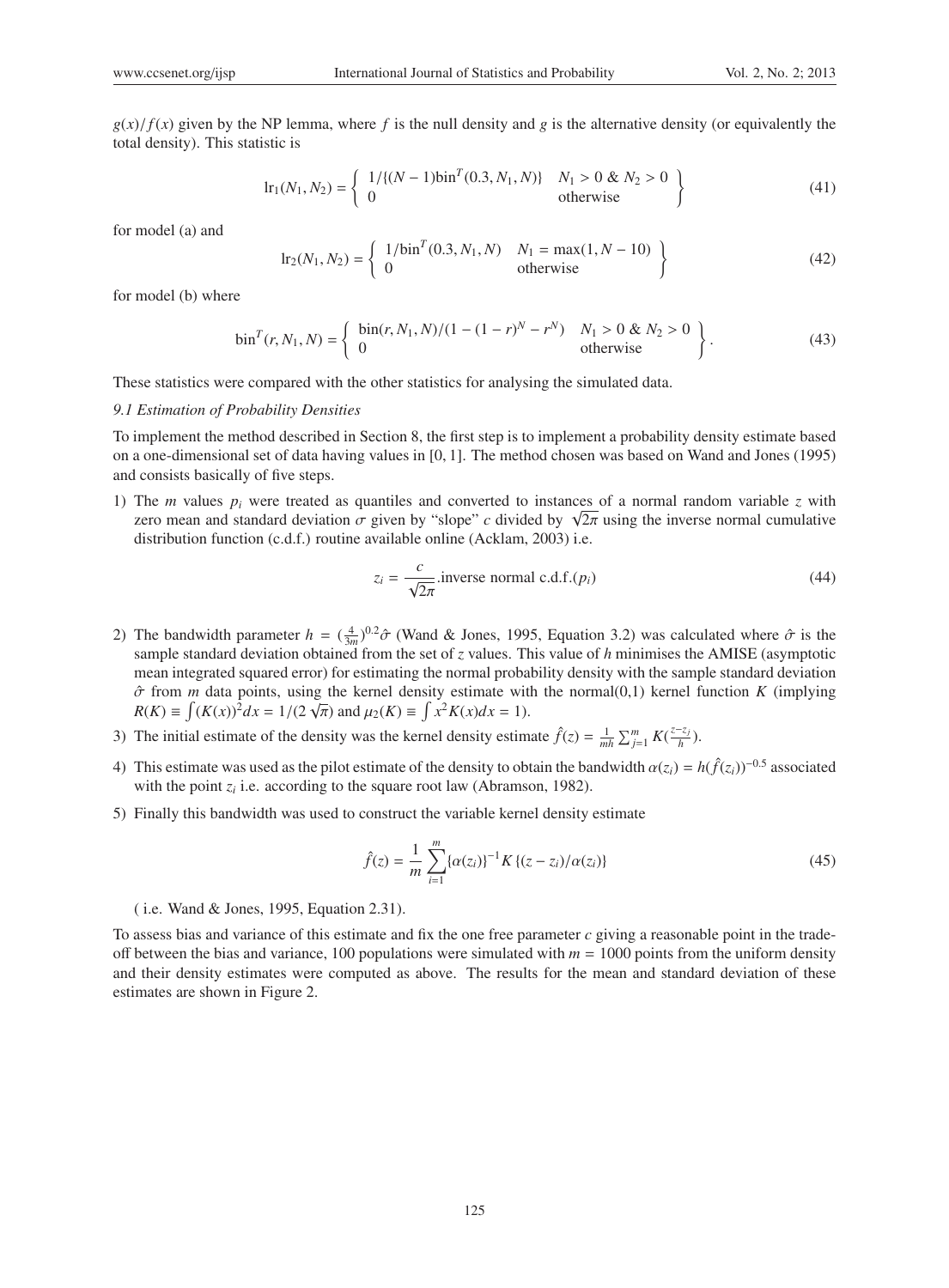

(b) Standard deviation

Figure 2. Estimates of the uniform probability density from 100 samples of 1000 points

The parameter value  $c = 0.01$  was chosen in the following calculations as a reasonable compromise between the high variance and low bias that results when the *c* is small and the low variance and high bias that results when the slope is large. The main effect is near the ends of the range i.e. 0 and 1 (note that for *c* = 0.3 the mean density at *p*  $= 0.0001$  was 1.51). Of particular concern was to not under or overestimate the density near 0 which corresponds to the most significant data.

There is another aspect to this that arises from the fact that the underlying data are small frequencies. Hence there are many repetitions of the data of individual tests in the entire data set so the data, after the initial analysis, is best represented by a set of pairs, (*p*-value, frequency). For the applications where the density estimate is required for each test (as opposed to the above case where the density was estimated on an equally spaced grid) the manner in which the frequency information was included in the density calculation had a major effect on the result. There seemed to be two reasonable ways to do this (here the sum is over the distinct values  $z_j$  with frequency  $s_j$ ):

1) Use the same formula for the density as if all the *p*-values were distinct i.e.

$$
\hat{f}_1(z_i) = \frac{1}{m} \sum_j s_j \{ \alpha(z_j) \}^{-1} K \left\{ (z_i - z_j) / \alpha(z_j) \right\}.
$$
\n(46)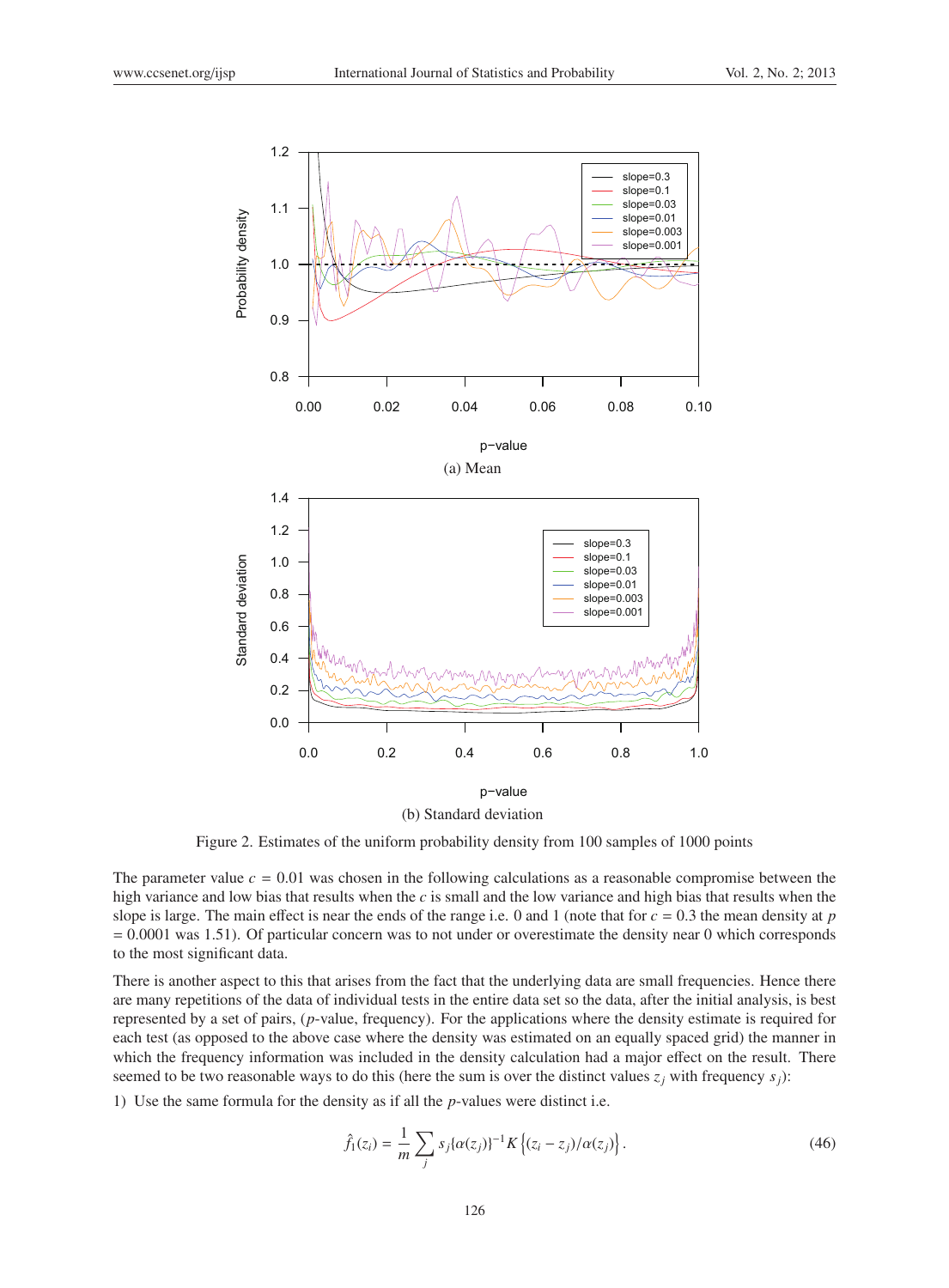2) Use the above formula but use each distinct *p*-value once only, then correct the resulting density estimate for frequencies by multiplying the density estimates by their corresponding frequency afterwards i.e.

$$
\hat{f}_2(z_i) = \frac{s_i}{m^*} \sum_j \{ \alpha(z_j) \}^{-1} K \left\{ (z_i - z_j) / \alpha(z_j) \right\}.
$$
\n(47)

To these a third option was added as a curiosity.

3) Use the uncorrected density estimate from step (2) above i.e.

$$
\hat{f}_3(z_i) = \frac{1}{m^*} \sum_j \{ \alpha(z_j) \}^{-1} K \left\{ (z_i - z_j) / \alpha(z_j) \right\}.
$$
 (48)

where *m*<sup>∗</sup> is the number of distinct *p*-values. Note that correct normalisation will not affect the order that the tests are considered to be significant and so will not affect the expected *q*-values, but will affect the estimates of  $\pi_0$ .  $\hat{f}_1$ and  $\hat{f}_3$  are correctly normalised while  $\hat{f}_2$  is not and it is not clear how it could be normalised because it appears to be an estimate of a discrete density with the scale factor changing from point to point; this clearly requires more research. To speed up the calculations by avoiding adding large numbers of terms that are very close to zero, the sums were started from  $j = i$  and continued to larger values of *j* while the terms were greater than a fraction  $10^{-10}$ of the largest term. Then similarly the terms for  $j < i$  were added in decreasing order of  $j$ . Finally the density for *p* was calculated as

$$
\hat{f}(p) = \hat{f}(z) \left(\frac{dp}{dz}\right)^{-1} = \hat{f}(z)c.e^{(\pi z^2/c^2)}
$$
\n(49)

for each of the density estimators.

## *9.2 Calculation of q-Values*

For each simulated data model and each test procedure a set of tuples was constructed that contains a tuple for each distinct data point:  $N_{1i}$ ,  $N_{2i}$ , the number of times  $s_i$  in the simulated data set that the data point *i* (i.e.  $(N_{1i}, N_{2i})$ ) occurred, and the test statistic. The set of tuples for the whole dataset was constructed as a list in the Standard Template Library of C++ to enable it to be sorted efficiently. Then the number of times each distinct data point was found in the null and alternative data subsets were obtained and added to the appropriate tuple. After sorting the tuples, most significant first, the running totals of the number of data points in the null and alternative data subsets were obtained, and the fraction of the data that are true nulls. This fraction is an estimate of the expected fraction of errors (*q*-value) that would occur if the given fraction of the data was assumed to be alternative hypotheses.

#### 10. Results

For the analysis of each simulated data set, the *q*-values were linearly interpolated onto an equally spaced grid of fractions  $n_1$  of the data selected from 0.001 to 0.999 with spacing 0.001, because repetitions of data points  $(N_1, N_2)$  in the data sets implies that the  $n_1$  spacing for the *q*-values directly calculated from the simulated data is irregular, and changes for each simulated data set. The means and standard deviations of the interpolated *q*-values for 100 data sets at each  $n_1$  point were compared. In many cases independent sets of data sets are compared on the same graphs. To assess the practicality of the *p*-value density method for doing multiple hypothesis testing, three versions of this method corresponding to the three density estimates (46, 47 and 48) based on the binomial test were compared with using the *p*-values from the underlying binomial test, with the likelihood ratio test (based on the NP lemma), and with the ODP (Storey, 2007) and its iterative extension (Nixon, 2012) both using the actual and estimated values of *r* in the binomial test on which these methods are based.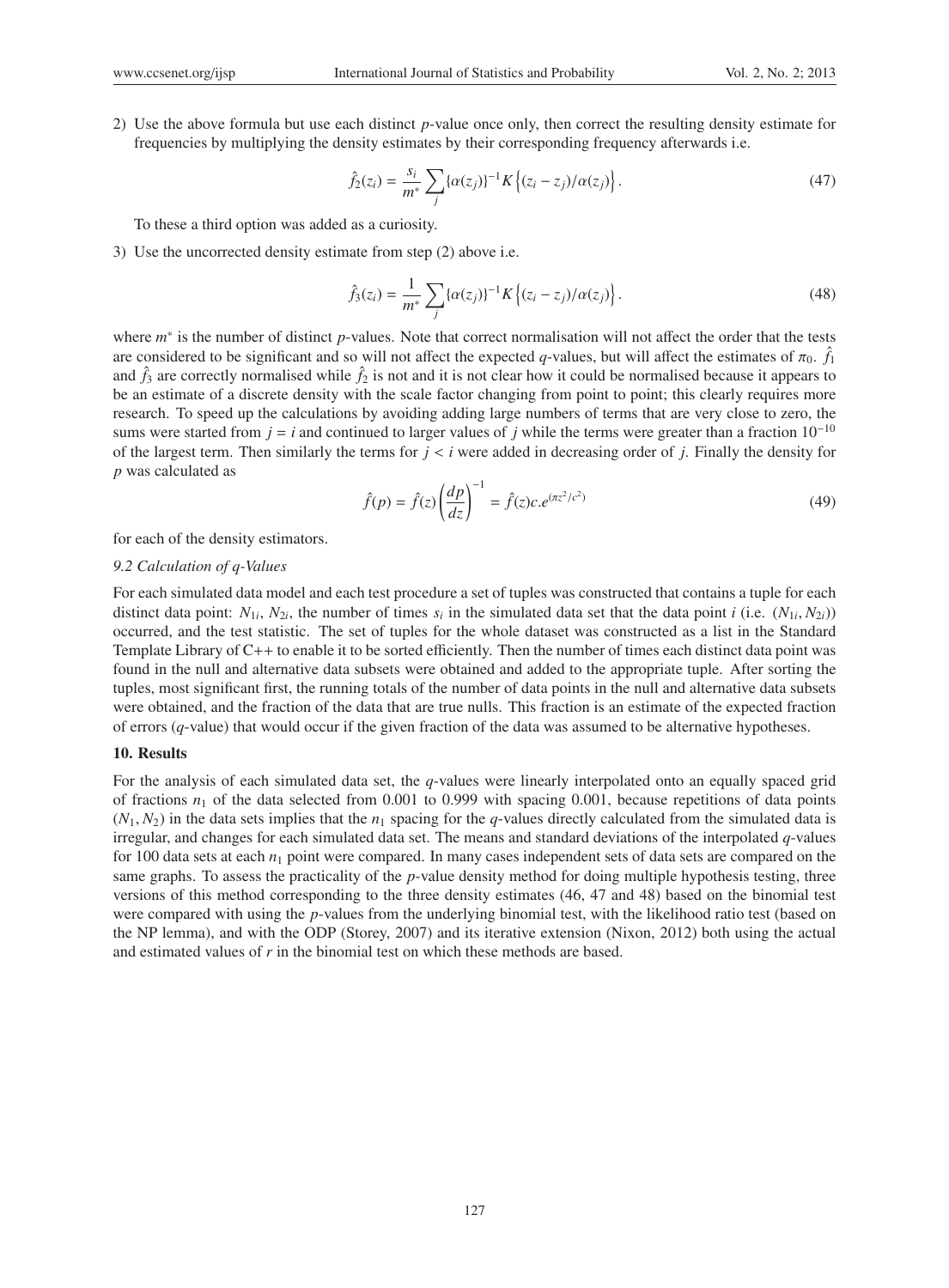

(c) Density estimate  $\hat{f}_3$ 

Figure 3. Probability density estimates using the three estimators from samples of 1000 points using model (a)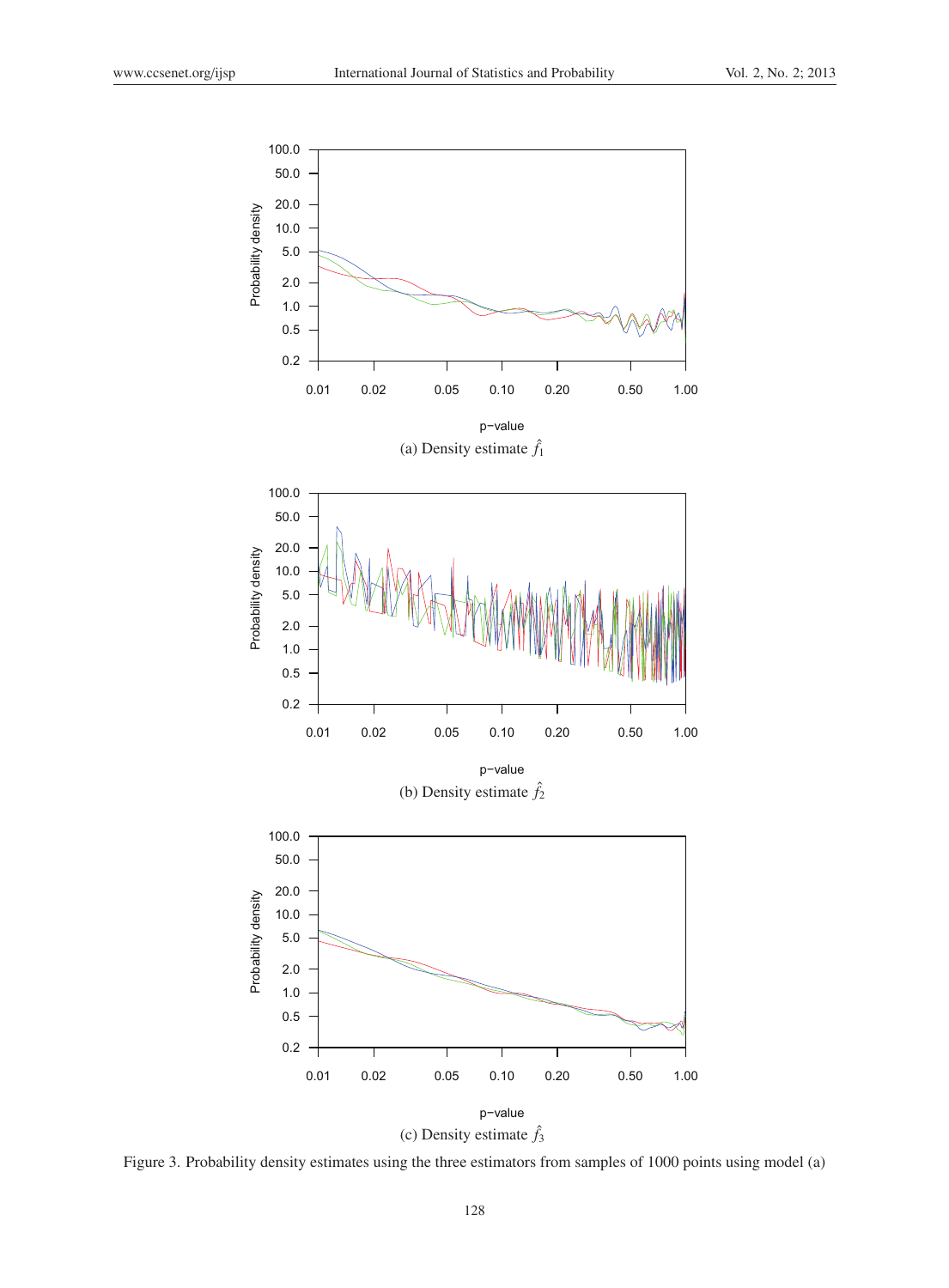

Figure 4. Probability density estimates using the three estimators from samples of 1000 points using model (b)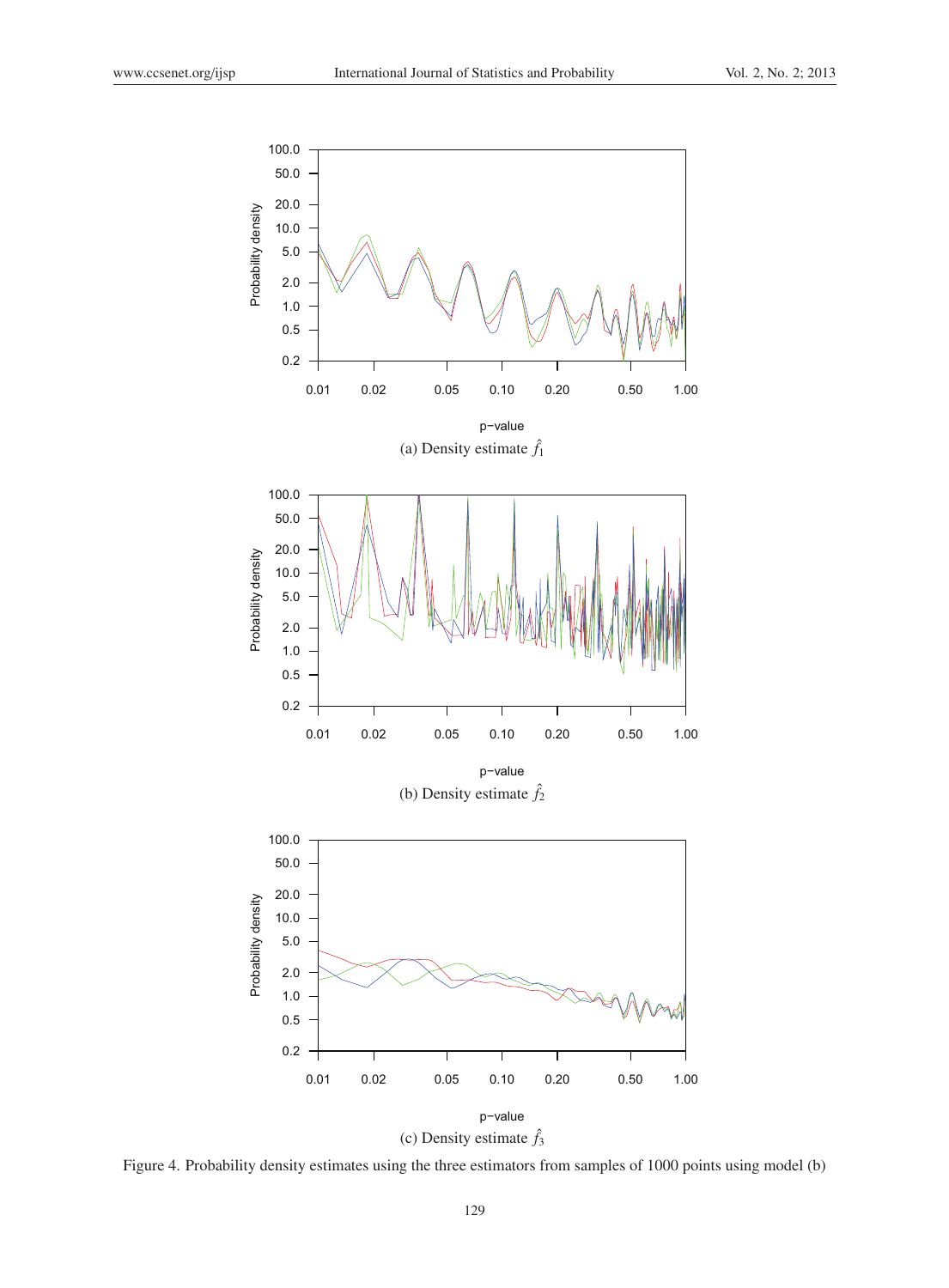The general theory demonstrating the optimality of the density-based method for multiple hypothesis testing in the scenario of Section 8 where only the test statistic and its null distribution are known, and in the large sample (simplest) case, implies that improvement in the practical efficiency of the method must result from improving the density estimate.

The results for model (c) are discussed first because they are very simple: an almost perfect agreement (data not shown) between the ideal case where all the alternatives are selected before any null hypotheses in the order of significance of the data, the *p*-value density method based on the binomial (using all three density estimators described here), and the binomial procedure itself. In this model, the alternative is the most extreme possible case that could happen according to the null hypothesis, i.e. an outcome with probability extremely close to zero, therefore an almost perfect separation of the alternative and null data sets was expected. The remaining results refer to models (a) and (b) only.

Each plot in each graph (Figures 3a-c for model (a) and Figures 4a-c for model (b)) was obtained from an independent random sample of 1000 frequency pairs from the above data simulation. The binomial test was applied using the actual value  $r = 0.3$  to give the *p*-values, and the density was computed according to the appropriate Equations (46), (47) or (48), together with (49). The log-log plots are essentially linear with a negative slope as expected, indicating that low *p*-values correlate with high *p*-value density and vice-versa. What is interesting is the variation from monotonic behaviour which results in the *p*-values generating a different order of the data from the density values and a potentially better result for the expected error rate (*q*-value) obtained from the density of *p*-values rather than from the *p*-values themselves. Note the variation from sample to sample, and the different fluctuations resulting from the different ways of incorporating the frequency of occurrence of each unique data point into the density estimates. In particular by far the most variable density estimate comes from  $\hat{f}_2$  that corrects for multiple identical *p*-values afterwards, and the smoothest density estimate ignores the multiplicity of identical *p*-values.

# *10.1 Results for q-Values Under Model (a)*

The means and standard deviations of the *q*-values (Figure 5) were plotted against the fraction of data chosen as significant  $(n_1)$  for each analysis method, using the actual value  $r = 0.3$  and independent simulations analysed using the *wrong* binomial parameter  $r = 0.4$ .

The value *r* = 0.3 for the simulations was chosen to be the same as the value that Nixon (2012) used in the simulations for the null hypothesis and the value  $r = 0.4$  is the expected value of  $r$  for the entire data set consisting of 50% null hypotheses generated using  $r = 0.3$  and 50% of alternative hypotheses generated using the truncated uniform distribution having *r* which is the expected value of  $\frac{N_1}{N_1+N_2} = 0.5$ . It is clear from these results that the improvement due to iteration of the ODP (Nixon, 1012) compared with the binomial test was mainly due to *r* being re-estimated as a value close to 0.3 using the least significant data only i.e. those most likely to be nulls, compared with using  $r$  fitted from the entire data set as a value close to  $r = 0.4$ , which was used in the binomial test then reported.

For analysis with  $r = 0.3$  and  $r = 0.4$ , multiple hypothesis testing based on the binomial test, and multiple hypothesis testing based on *f*<sup>3</sup> (based on the binomial test) gave practically indistinguishable results. This was confirmed by comparing the mean *q*-values for the two procedures using two-sided *t*-tests (assuming a common variance) at 998 equally spaced points and gave roughly uniform *p*-value distributions (data not shown) with the smallest *p*-values being 0.02 and 0.007 for  $r = 0.3$  and 0.4 respectively. For  $r = 0.3$  these were also practically identical to the likelihood ratio test that requires knowledge of both the null and alternative models and is the most efficient way to carry out such tests (NP lemma). This is probably no coincidence because the binomial test was derived assuming no information on the distribution of alternatives, which are in fact distributed with *N*<sup>1</sup> uniform on [1,  $N - 1$ ]. The binomial test for  $r = 0.3$  and the  $f_3$  test based on it also had practically the smallest standard deviation of *q*-value throughout the whole range of  $n_1$ . Surprisingly for analysis with  $r = 0.3$  and  $r = 0.4$  the best of the density-based methods was the one without correcting for the *p*-value frequency  $(f_3)$ , in fact for the three density estimation methods, the efficiencies were in the order  $\hat{f}_2 < \hat{f}_1 < \hat{f}_3$  where < should be read as "is less efficient than". These analyses were also compared with (1) the ODP (Storey, 2007) initialised by the binomial test but with *r* fixed at 0.3, and using the cut-off  $\lambda = 3x10^{-3}$  to determine the initial partition of the data into significant and non-significant subsets, and (2) the iterated modification of this method (Nixon 2012) with the same parameters ( $\lambda = 3x10^{-3}$  seemed to be close to the most efficient value for  $\lambda$  for samples of  $m=1000$  data). Finally the original form of both these methods using the estimated value of *r*, and  $\lambda = 3x10^{-3}$  were also carried out. The annoying spike at small fractions of data chosen as significant, using the iterated Storey (2007) method (Nixon, 2012) is completely removed by using any of the density-based testing methods here. The density-based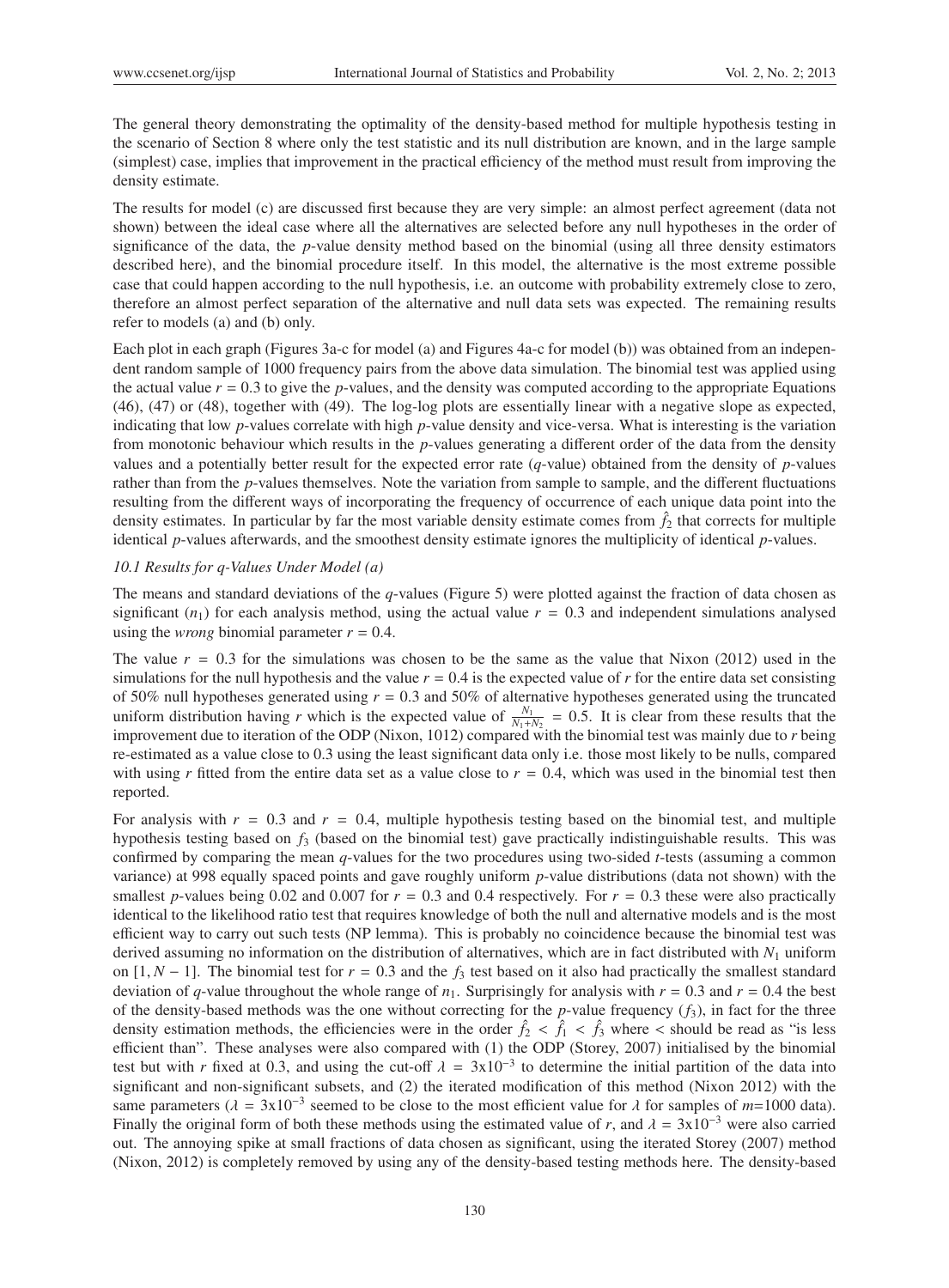method using  $f_3$  and the binomial test, and the practically equivalent binomial test itself (with the correct  $r = 0.3$ ) outperformed all the other procedures tested without the full knowledge of the null hypothesis.



Figure 5. Comparison of different analysis methods using the uniform alternative distribution model (a)

#### *10.2 Results for q-Values Under Model (b) and Comparisons Between the Models*

This gave a quite different result (Figure 6) for the *q*-values as a function of the fraction of the data taken as significant. Surprisingly there is a different (actually reverse) order for the efficiency of the density-based methods  $(\hat{f}_3 < \hat{f}_1 < \hat{f}_2)$ , and two density-based methods are now far superior to the binomial test. The poor performance of the binomial test here was expected because it is not appropriate in this situation. It was included for comparison because the density-based tests are based on it. Again the best of the density-based methods is very close in performance to the optimal likelihood ratio test. The ODP and iterated ODP using the fixed value  $r = 0.3$  worked well, with the ODP outperforming the iterated ODP that also had the prominent spike near zero. The results with *r* estimated as in the original forms of these methods performed more poorly than with the actual value *r* = 0.3 as expected (results not shown).

The ODP and iterated ODP performance cross the density-based method performance with  $\hat{f}_2$  and are equivalent to the LR test in performance for large values of fraction significant  $(n_1)$ . This is probably because the ODP method contains an internal simulation of the null hypothesis, but this information is not known to the density-based methods which only have the information about the test statistic and its distribution under the null hypothesis.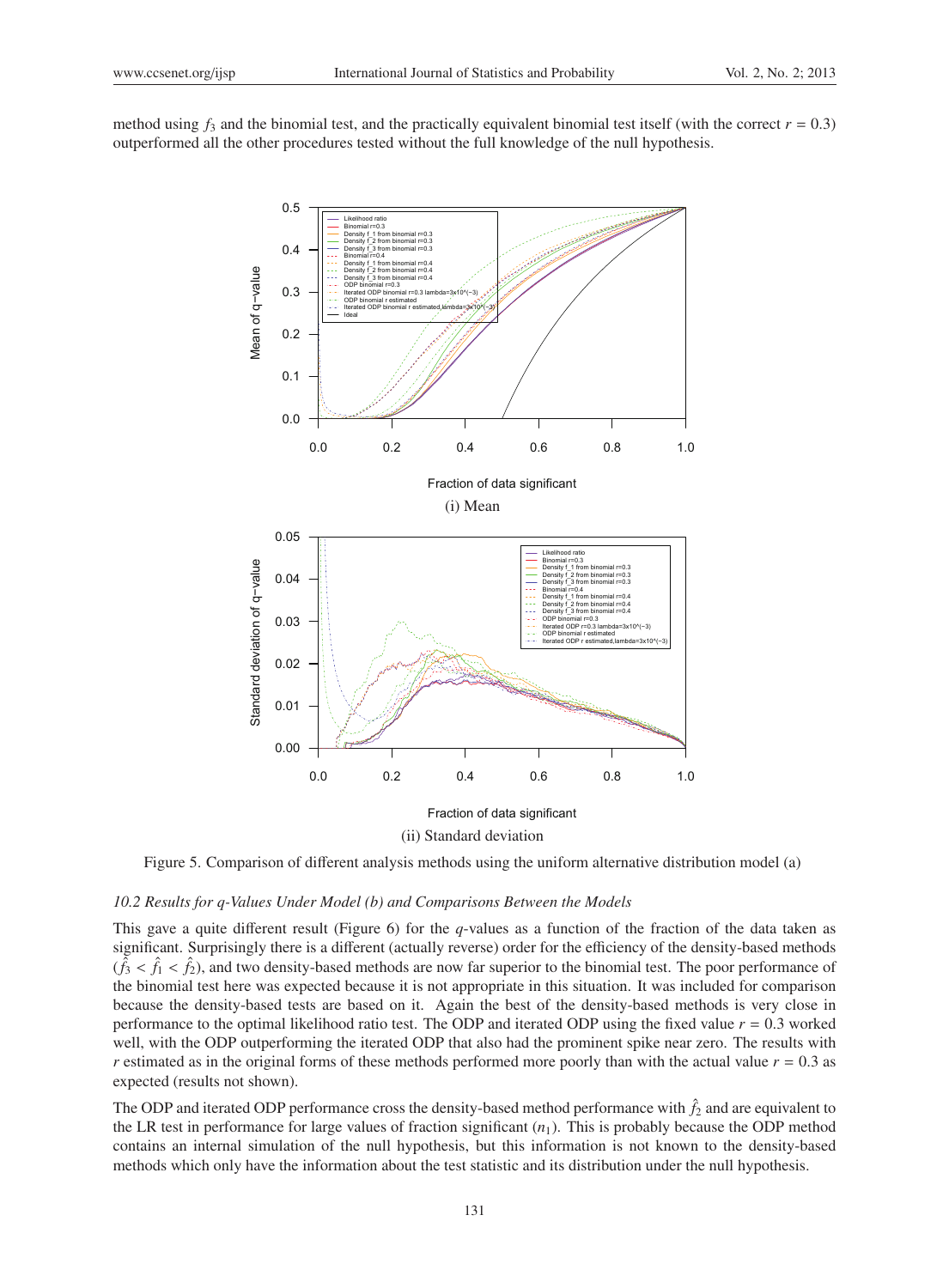

Figure 6. Comparison of different analysis methods using the new alternative distribution model (b)

For model (a), the best of the  $f_3$  density-based tests using the binomial test *p*-values,  $f_3(p)$  is extremely close to being monotonically related the *p*-values themselves. This is verified by the closeness of the efficiencies of the binomial and *f*<sup>3</sup> density based test in Figure 5a. If this statement was exact, it would allow the density to be replaced by these *p*-values giving an equally good test that is much easier and faster test to carry out. A direct test would have both the advantage of being likely to be less computationally intensive than a density-based test and not subject to the statistical error in the latter mentioned above requiring a large dataset for good results, and should be sought if at all possible. Such a test however would probably require detailed knowledge of both the null and the alternative hypotheses i.e. a knowledge of what you are looking for.

It is also interesting that the standard deviation (SD) of the *q*-values is fairly insensitive to the statistical method used for model (a), but not for model (b).

# *10.3 Estimation of*  $\pi_0$

Another use of the *p*-value density is to obtain an estimate of  $\pi_0$  which was 0.5 in these simulations. From 100 simulated data sets giving 1000 *p*-values each obtained from the binomial test as above, their *p*-value densities and the minimum value of the density was obtained (Table 2) which estimates  $\pi_0$  (35). Note that  $\hat{f}_2$  was not expected to yield a good estimate of  $\pi_0$  because of the lack of proper normalisation and was included only for completeness. For both model (a) and model (b), the best estimate of  $\pi_0$  was however given by the density estimate  $f_2$ . There is a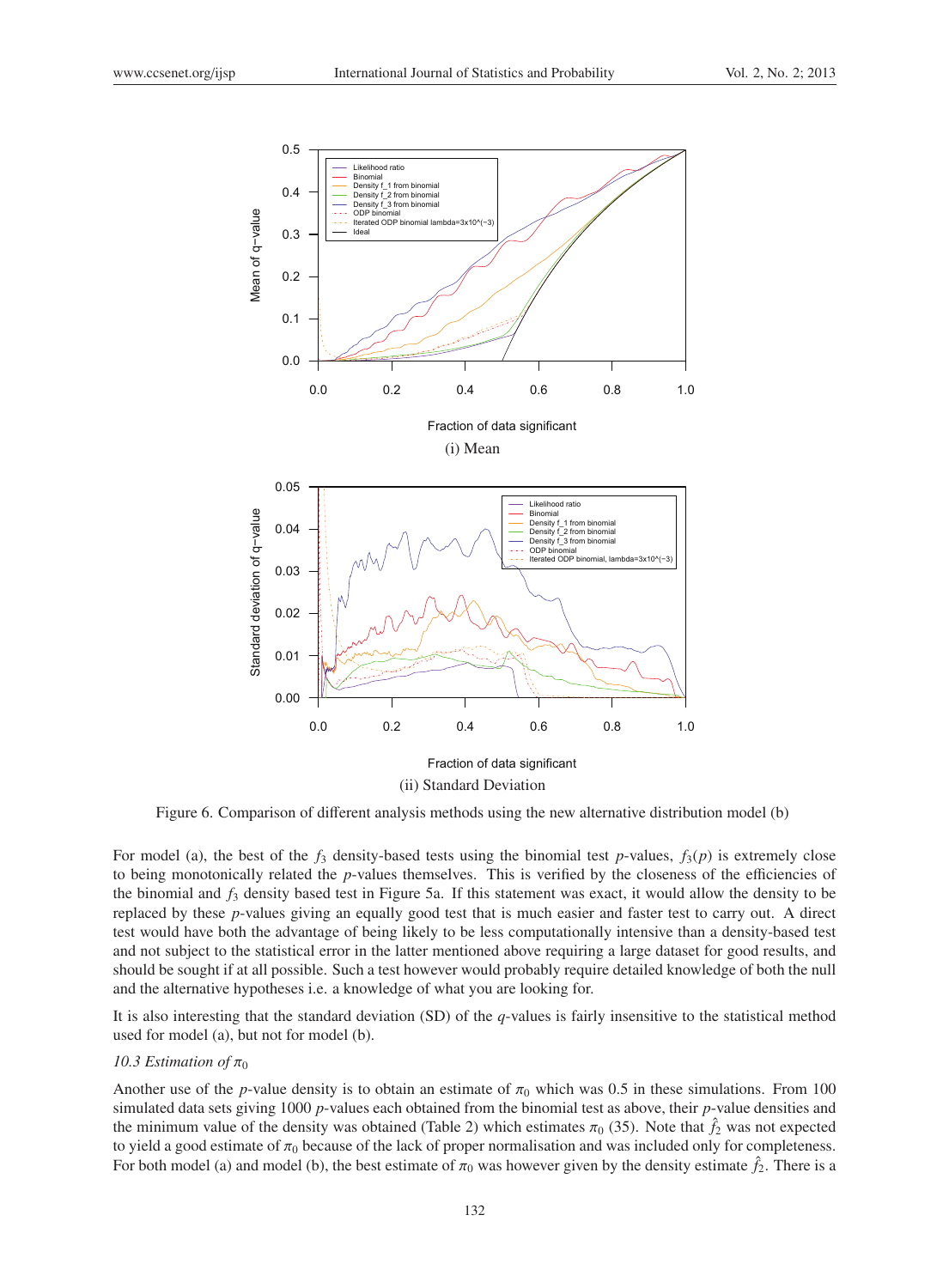basic difficulty in estimating anything by the smallest value of a quantity rather than some sort of average because the random errors would be expected to be relatively large. Apart from the estimator  $\hat{f}_1$  that performs poorly, the estimates for model (b) are better than those for model (a) because it is easier to distinguish model (b) data points from the null hypothesis data points than to distinguish model (a) data points from the null hypothesis data points as the LR test performance shows.

| Table 2. Estimates of the fraction of null hypotheses $(\pi_0)$ |  |  |  |  |
|-----------------------------------------------------------------|--|--|--|--|
|-----------------------------------------------------------------|--|--|--|--|

| Density estimator | Mean $(SD)$  | Mean $(SD)$  |
|-------------------|--------------|--------------|
| (see text)        | Model (a)    | Model (b)    |
|                   | 0.31(0.11)   | 0.202(0.053) |
|                   | 0.352(0.027) | 0.542(0.055) |
|                   | 0.310(0.025) | 0.446(0.037) |

Statistics for minimum probability density as an estimator for  $\pi_0 = 0.5$  from 100 simulations based on the binomial test with given  $r = 0.3$  and with the two alternative models for  $N_1$  (see text).

## 11. Discussion

What has been developed in this paper is the multiple testing procedure (MTP1) for the general class of multiple hypothesis testing problems namely the two-groups model where the data are a mixture of those that come from two submodels, each with their own unknown parameters, and its specialisation (MTP3) that is appropriate when one of the submodels is effectively vacuous and would estimated from the data. These procedures are all based on a test statistic and sort the data into order of significance such that whatever cut-off point is chosen determining the fraction of the data selected as being significant, the fraction of true null hypotheses amongst this subset is as small as possible on the average. (Another procedure MTP2 was also mentioned based on a method Nixon (2012) used, but there is no theoretical reason for its optimality.) In the situation where both hypotheses are known without any unknown parameters, all three multiple testing procedures MTP1, MTP2 and MTP3 reduce to testing based on the NP lemma. In the case where the null hypothesis is specified implicitly by a known probability distribution of a test statistic *t* and the alternative is not specified, MTP3 reduces to the final test statistic which is the probability density of *p*-values derived from *t*. This of course leaves open the question as to what density estimation method should be used. This procedure implies a two-stage calculation of test statistics and *p*-values, once for the individual data sets, and once for the entire data set. This multiple testing procedure therefore adapts to the unspecified distribution of the alternative data to minimise the error rate whatever fraction of the data are selected as significant, but could be computationally more demanding per test than a direct test (because of the density estimation which is not yet optimised) and is subject to additional random error that decreases with the size of the data set arising from the probability density estimation. Of these three procedures (MTP1, MTP3, and the density-based method), the density-based test seems likely to be most important in applications because explicit models for alternative distributions may not be available.

In the numerical test of this method, the probability density was estimated by three methods that differ only in the manner in which the frequencies of occurrence of the data points (themselves being frequency pairs) in the entire data set are handled. Surprisingly it turned out that for testing with two different models for the alternative hypothesis, different versions of the density-based test (with different density estimators) performed best. For the estimation of  $\pi_0$  (for either model) the same density estimator  $\hat{f}_2$  had the smallest magnitude of bias.

The numerical results show that the *p*-value density method can improve the efficiency of multiple testing procedures resulting from a different order of significance of the data than would be obtained by simply using the *p*-values directly. That the order of significance was changed is confirmed by the estimated *p*-value distributions which are not monotonic functions of *p*. This would be expected to happen for example if there is a peak in the *p*value density resulting from a cluster of *p*-values a little away from zero and there are some smaller more isolated *p*-values. Tests close to this peak could have the final effective *p*-values very close to zero and may be more significant than isolated *p*-values nearer to 0. Moreover the results as a whole confirm that the theoretically optimal test based only on the test statistics for the null distribution can outperform, provided an appropriate density estimator is supplied, the binomial test and under some conditions the ODP (Storey, 2007) and its iterated extension (Nixon, 2012) (that both know about the null hypothesis model), and be very close to the theoretically optimal LR test that requires both the null and alternative hypotheses to be specified.

In general once a null hypothesis is specified, it is possible to find a test statistic having a known distribution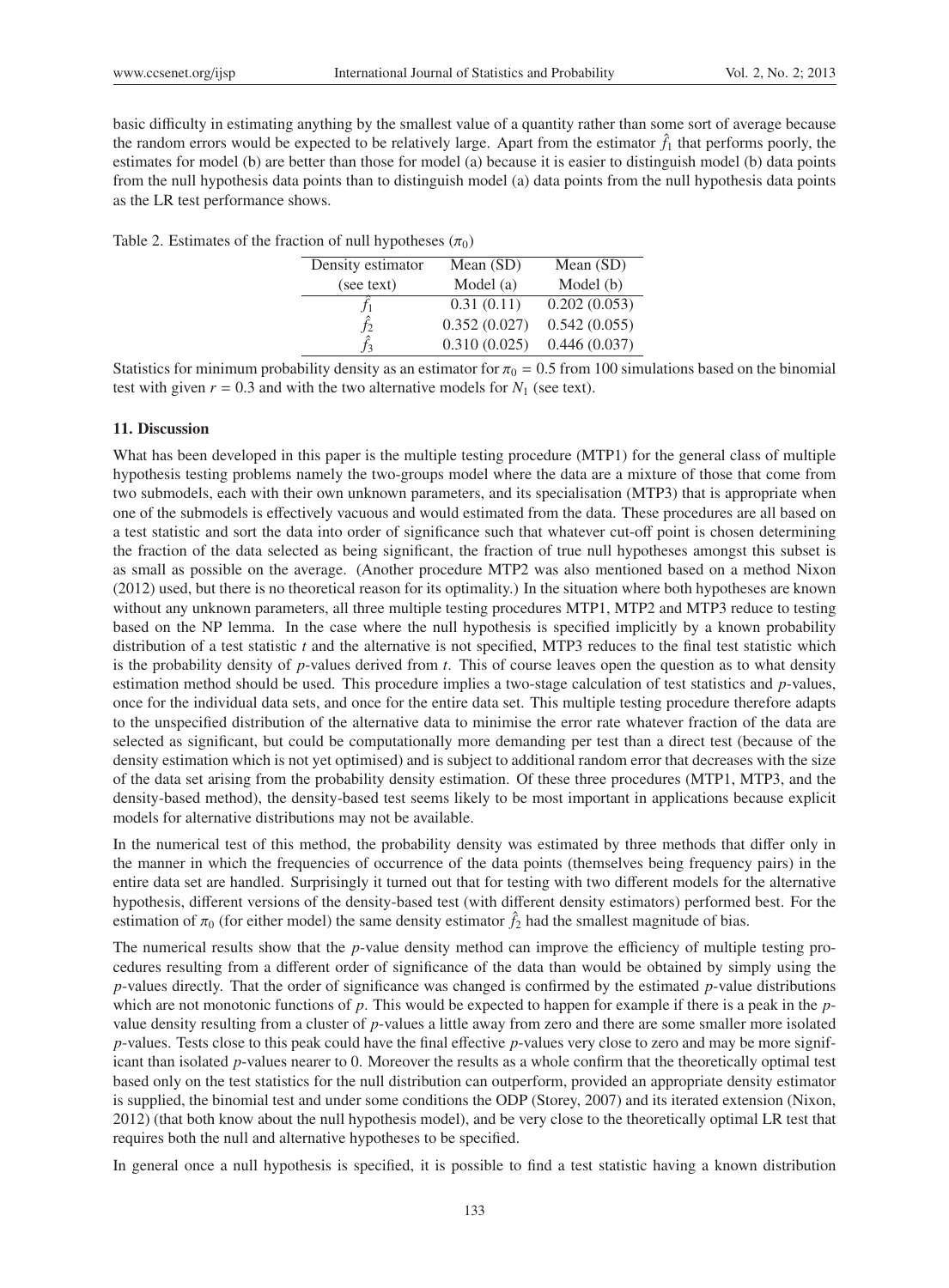under the null hypothesis, i.e. an algorithm that generates a *p*-value that is uniform under this null hypothesis. This can in general be done in an infinite number of ways corresponding to different test statistics though only a few may be sensible. The fact that it can be done in an infinite number of ways is obvious e.g. as a result of flipping over a segment  $[a, b]$  of the range of *p*-values to generate a new "*p*-value", and such transformations with different segments could be repeated indefinitely. Different *p*-value algorithms are clearly appropriate to different alternative hypotheses for example testing  $H_0$ :  $\mu_{1i} = \mu_{2i}$  against  $H_{1a}$ :  $\mu_{1i} < \mu_{2i}$  or against  $H_{1b}$ :  $\mu_{1i} > \mu_{2i}$ . Therefore the specification of an algorithm to generate *p*-values from data contains implicitly information about both the null and alternative distributions. If only such a *p*-value algorithm is known, the general theory shows that the *p*-value density method should be used, which would be clearly unaffected in the large sample case by flipping over segments of the *p*-value distribution. In this example it would remove the distinction between an upper-tail *t*-test and a lower tail *t*-test and give something like the two-tailed test because the alternative model is not known. In this example data most significant by one criterion would be least significant by the other and vice-versa. This is appropriate in the situation where the alternative distribution is unknown as is the case here. In general, from its derivation, it seems that the *p*-value density test must remove the implicit information about the alternative distribution contained in the test procedure generating the original *p*-values and instead use the empirical distribution contained in the distribution of *p*-values.

If the alternative and null distributions are known, the optimal test is MTP1 and reduces to the NP lemma when there are no unknown parameters and orders the data in order of the likelihood ratio between the two models. In this case the statistical test via the density of *p*-values could be converted to a much more computationally efficient direct test without the disadvantages mentioned above for the density-based test, so the density-based test is likely to be most useful when the distribution of alternatives only known empirically, and its efficiency is expected to improve with the number of true alternative hypotheses amongst the data because the empirical alternative hypothesis will then be more precisely specified.

These observations are all affected by the finiteness of the data set resulting in random errors. There is clearly much theoretical work to be done in the finite sample analysis accounting for the effects of random sampling error and extending the continuously infinite data approach taken in this paper.

Because the models analysed in this paper ignore correlation between the data subsets for the different tests, it is expected that the methods presented here will be most useful in situations where no correlation would reasonably be expected between the different data subsets such as might happen for example when they arise from different genes from *in silico* analysis of sequencing data from RNA Seq gene expression studies.

For the purpose of applying this method to data sets that arise for example from gene expression studies via microarrays, there is much evidence that the data for different genes cannot be considered to be independent of each other, and correction methods such as surrogate variable analysis (SVA) (Leek & Storey, 2007) or its Partial Least Squares variant (SVA-PLS) (Chakraborty, Datta, Somnath, & Datta, Susmita, 2012) need to be applied to correct for this to allow much of this dependence to be accounted for in extra surrogate variables to be fitted. The *p*-values from the corrected tests for significance of the genes are almost (theoretically exactly) independent (Leek, & Storey, 2008). Then the assumptions behind the *p*-value density method described here are satisfied and this method theoretically gives the optimal solution of the multiple testing problem.

#### Acknowledgements

I am grateful to Matthew Links for reading the manuscript and suggesting some improvements and to the reviewer for pointing out some deficiencies in the earlier version of the manuscript.

#### References

- Abramson, I. S. (1982). On bandwidth variation in kernel estimates–a square root law. *Annals of Statistics, 9*, 168-76.
- Acklam, P. J. (2003). An algorithm for computing the inverse normal cumulative distribution function. Retrieved from http://home.online.no/ pjacklam/notes/invnorm/
- Chakraborty, S., Datta, Somnath, & Datta, Susmita. (2012). Surrogate variable analysis using partial least squares (SVA-PLS) in gene expression studies. *Bioinformatics, 28*, 799-806. http://dx.doi.org/10.1093/bioinformatics/bts022

Dudewicz, E. J., & Mishra, S. N. (1988). *Modern Mathematical Statistics*. John Wiley & Sons, Inc.